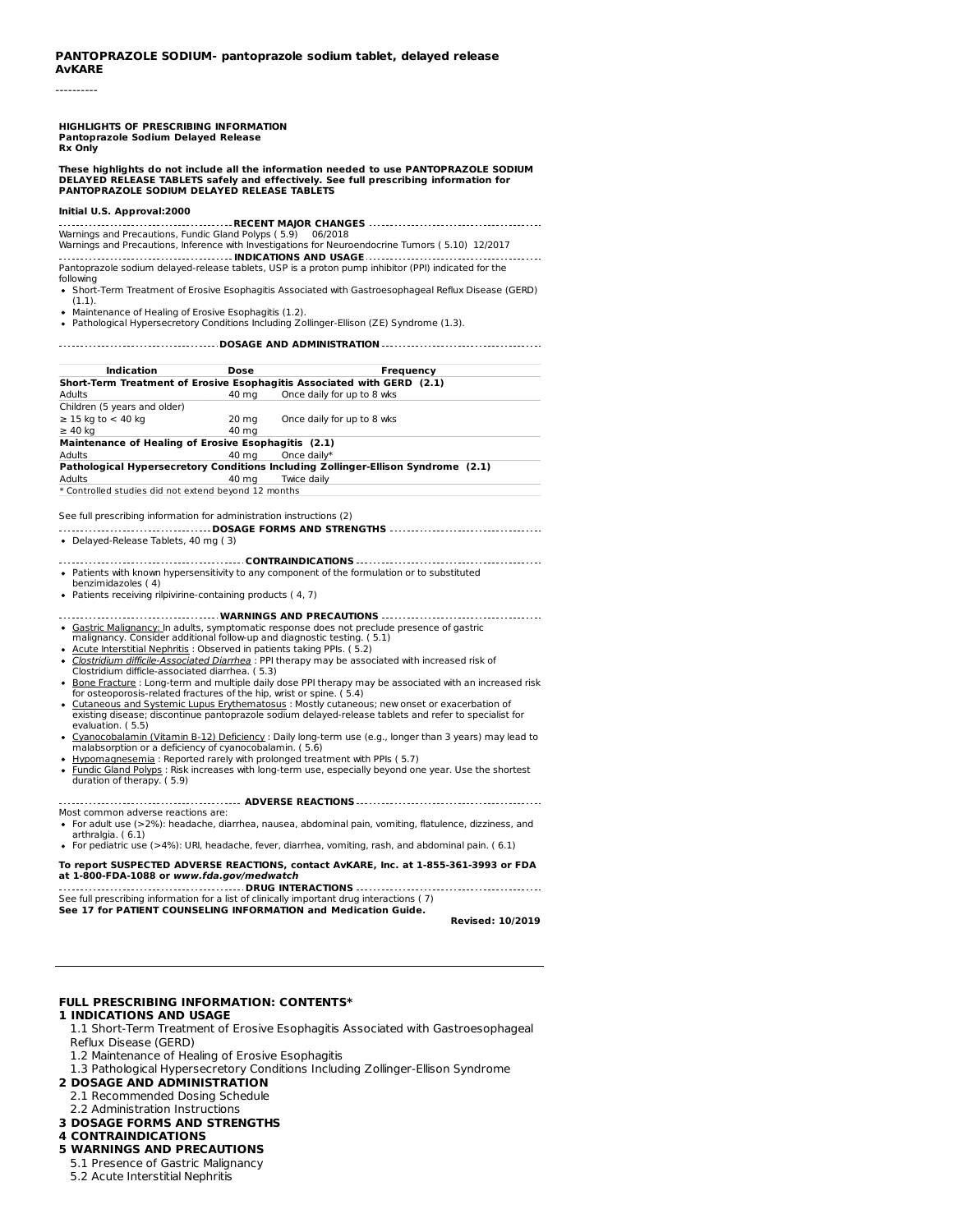- 5.3 Clostridium difficile-Associated Diarrhea
- 5.4 Bone Fracture
- 5.5 Cutaneous and Systemic Lupus Erythematosus
- 5.6 Cyanocobalamin (Vitamin B-12) Deficiency
- 5.7 Hypomagnesemia
- 5.8 Tumorigenicity
- 5.9 Fundic Gland polyps
- 5.10 Interference with Investigations for Neuroendocrine Tumors
- 5.11 Interference with Urine Screen for THC
- 5.12 Concomitant Use of Pantoprazole Sodium Delayed-Release Tablets with
- Methotrexate

### **6 ADVERSE REACTIONS**

- 6.1 Clinical Trials Experience
- 6.2 Postmarketing Experience

## **7 DRUG INTERACTIONS**

- **8 USE IN SPECIFIC POPULATIONS**
	- 8.1 Pregnancy
	- 8.3 Nursing Mothers
	- 8.4 Pediatric Use
	- 8.5 Geriatric Use
- **10 OVERDOSAGE**
- **11 DESCRIPTION**

### **12 CLINICAL PHARMACOLOGY**

- 12.1 Mechanism of Action
- 12.2 Pharmacodynamics
- 12.3 Pharmacokinetics
- 12.5 Pharmacogenomics

#### **13 NONCLINICAL TOXICOLOGY**

13.1 Carcinogenesis, Mutagenesis, Impairment of Fertility

#### **14 CLINICAL STUDIES**

14.1 Erosive Esophagitis (EE) Associated with Gastroesophageal Reflux Disease (GERD)

- 14.2 Long-Term Maintenance of Healing of Erosive Esophagitis
- 14.3 Pathological Hypersecretory Conditions Including Zollinger-Ellison Syndrome

## **16 HOW SUPPLIED/STORAGE AND HANDLING**

- **17 PATIENT COUNSELING INFORMATION**
- \* Sections or subsections omitted from the full prescribing information are not listed.

#### **FULL PRESCRIBING INFORMATION**

#### **1 INDICATIONS AND USAGE**

Pantoprazole sodium delayed-release tablets, USP are indicated for:

#### **1.1 Short-Term Treatment of Erosive Esophagitis Associated with Gastroesophageal Reflux Disease (GERD)**

Pantoprazole sodium delayed-release tablets, USP are indicated in adults and pediatric patients five years of age and older for the short-term treatment (up to 8 weeks) in the healing and symptomatic relief of erosive esophagitis (EE). For those adult patients who have not healed after 8 weeks of treatment, an additional 8-week course of pantoprazole sodium delayed-release tablets, USP may be considered. Safety of treatment beyond 8 weeks in pediatric patients has not been established.

#### **1.2 Maintenance of Healing of Erosive Esophagitis**

Pantoprazole sodium delayed-release tablets, USP are indicated for maintenance of healing of EE and reduction in relapse rates of daytime and nighttime heartburn symptoms in adult patients with GERD. Controlled studies did not extend beyond 12 months.

#### **1.3 Pathological Hypersecretory Conditions Including Zollinger-Ellison Syndrome**

Pantoprazole sodium delayed-release tablets, USP are indicated for the long-term treatment of pathological hypersecretory conditions, including Zollinger-Ellison (ZE) Syndrome.

### **2 DOSAGE AND ADMINISTRATION**

#### **2.1 Recommended Dosing Schedule**

Pantoprazole sodium, USP is supplied as delayed-release tablets. The recommended dosages are outlined in Table 1.

#### **Table 1: Recommended Dosing Schedule for Pantoprazole sodium delayedrelease tablets, USP**

| Indication                                                       | Dose | Frequency                           |  |
|------------------------------------------------------------------|------|-------------------------------------|--|
| Short-Term Treatment of Erosive Esophagitis Associated With GERD |      |                                     |  |
| Adults                                                           |      | 40 mg Once daily for up to 8 weeks* |  |
| Children (5 years and older)                                     |      |                                     |  |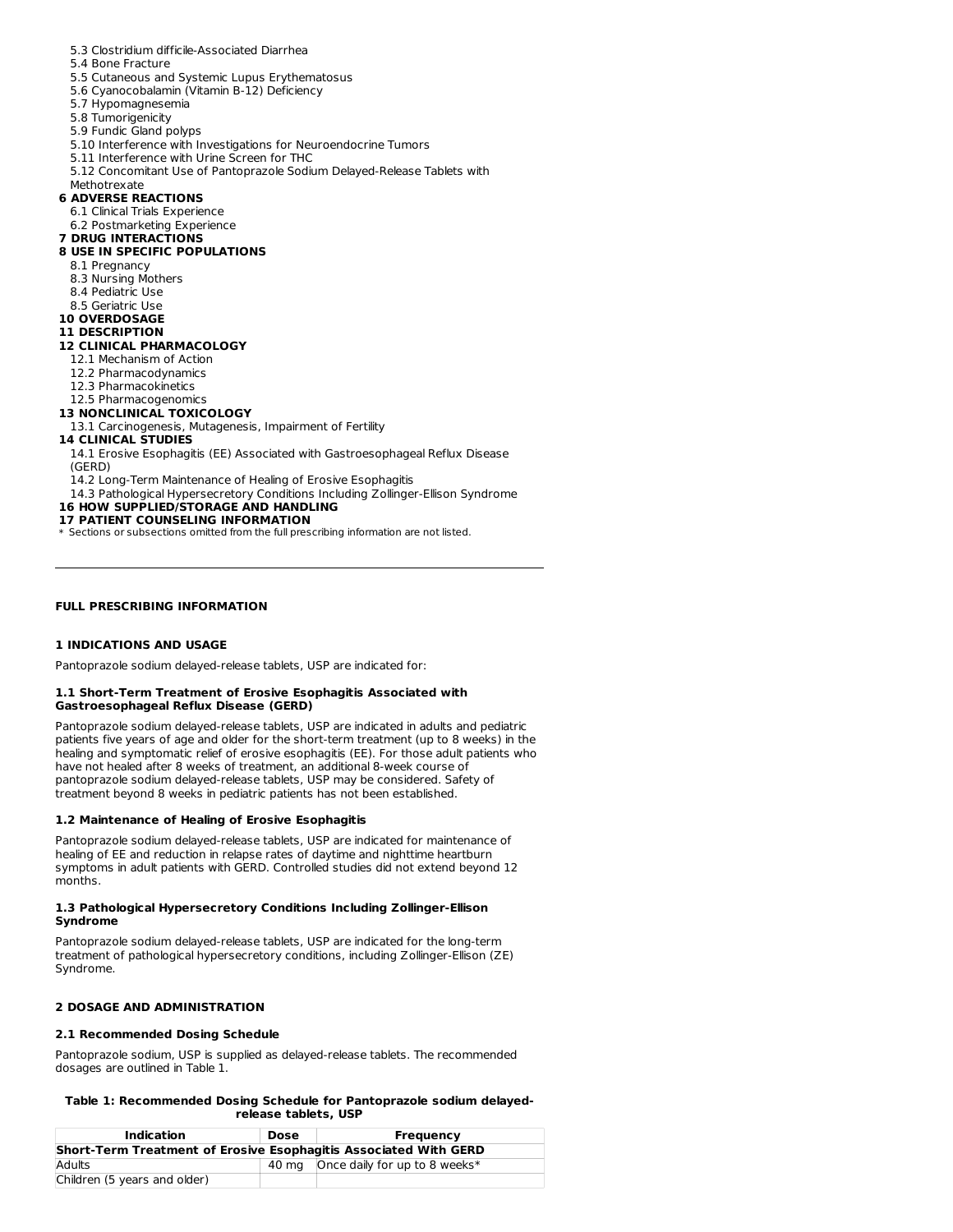| $\geq 15$ kg to $< 40$ kg                                                   | 20 ma | Once daily for up to 8 weeks |  |  |
|-----------------------------------------------------------------------------|-------|------------------------------|--|--|
| $\geq 40$ kg                                                                | 40 ma |                              |  |  |
| Maintenance of Healing of Erosive Esophagitis                               |       |                              |  |  |
| Adults                                                                      |       | 40 mg   Once daily***        |  |  |
| Pathological Hypersecretory Conditions Including Zollinger-Ellison Syndrome |       |                              |  |  |
| Adults                                                                      |       | 40 mg Twice daily**          |  |  |

\* For adult patients who have not healed after 8 weeks of treatment, an additional 8-week course of pantoprazole sodium delayed-release tablets, USP may be considered.

 $\ast\ast$  Dosage regimens should be adjusted to individual patient needs and should continue for as long as clinically indicated. Doses up to 240 mg daily have been administered.

\*\*\* Controlled studies did not extend beyond 12 months

### **2.2 Administration Instructions**

Directions for method of administration for each dosage form are presented in Table 2.

|  |  |  | Table 2: Administration Instructions |
|--|--|--|--------------------------------------|
|--|--|--|--------------------------------------|

| <b>Formulation</b>                                                              | Route | $Instructions*$                       |  |
|---------------------------------------------------------------------------------|-------|---------------------------------------|--|
| Delayed-Release Tablets Oral                                                    |       | Swallowed whole, with or without food |  |
| *Do not split, chew, or crush pantoprazole sodium delayed-release tablets, USP. |       |                                       |  |

Take a missed dose as soon as possible. If it is almost time for the next dose, skip the missed dose and take the next dose at the regular scheduled time. Do not take 2 doses at the same time.

Swallow Pantoprazole sodium delayed-release tablets whole, with or without food in the stomach. Concomitant administration of antacids does not affect the absorption of pantoprazole sodium delayed-release tablets.

#### **3 DOSAGE FORMS AND STRENGTHS**

40 mg pantoprazole, light yellowish, oblong plain film coated tablets ING 151 imprinted with black ink only on one side.

### **4 CONTRAINDICATIONS**

- Pantoprazole sodium delayed-release tablets are contraindicated in patients with known hypersensitivity to any component of the formulation or any substituted benzimidazole. Hypersensitivity reactions may include anaphylaxis, anaphylactic shock, angioedema, bronchospasm, acute interstitial nephritis, and urticaria [see Adverse Reactions (6)] .
- Proton pump inhibitors (PPIs), including pantoprazole sodium delayed-release tablets, are contraindicated with rilpivirine-containing products [see Drug Interactions (7)].

### **5 WARNINGS AND PRECAUTIONS**

### **5.1 Presence of Gastric Malignancy**

In adults, symptomatic response to therapy with pantoprazole sodium delayed-release tablets does not preclude the presence of gastric malignancy. Consider additional followup and diagnostic testing in adult patients who have a suboptimal response or an early symptomatic relapse after completing treatment with a PPI. In older patients, also consider an endoscopy.

### **5.2 Acute Interstitial Nephritis**

Acute interstitial nephritis has been observed in patients taking PPIs including pantoprazole sodium delayed-release tablets. Acute interstitial nephritis may occur at any point during PPI therapy and is generally attributed to an idiopathic hypersensitivity reaction. Discontinue pantoprazole sodium delayed-release tablets if acute interstitial nephritis develops [see Contraindications (4)].

#### **5.3 Clostridium difficile-Associated Diarrhea**

Published observational studies suggest that PPI therapy like pantoprazole sodium delayed-release tablets may be associated with an increased risk of Clostridium difficile associated diarrhea, especially in hospitalized patients. This diagnosis should be considered for diarrhea that does not improve [see Adverse Reactions (6.2)] .

Patients should use the lowest dose and shortest duration of PPI therapy appropriate to the condition being treated.

### **5.4 Bone Fracture**

Several published observational studies suggest that PPI therapy may be associated with an increased risk for osteoporosis-related fractures of the hip, wrist, or spine. The risk of fracture was increased in patients who received high-dose, defined as multiple daily doses, and long- term PPI therapy (a year or longer). Patients should use the lowest dose and shortest duration of PPI therapy appropriate to the condition being treated. Patients at risk for osteoporosis-related fractures should be managed according to established treatment guidelines [see Dosage and Administration (2) , Adverse Reactions (6.2)].

### **5.5 Cutaneous and Systemic Lupus Erythematosus**

Cutaneous lupus erythematosus (CLE) and systemic lupus erythematosus (SLE) have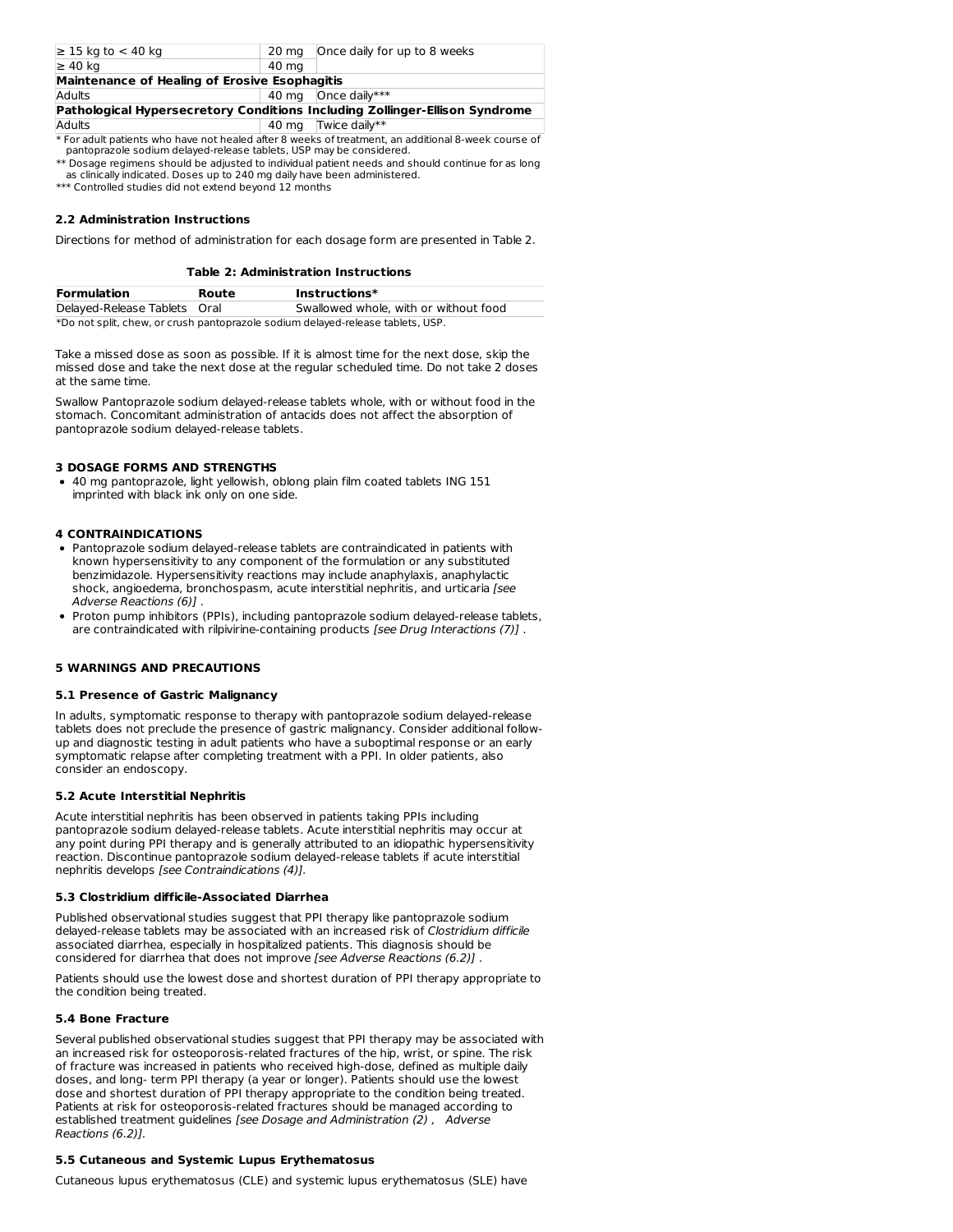been reported in patients taking PPIs, including pantoprazole sodium. These events have occurred as both new onset and an exacerbation of existing autoimmune disease. The majority of PPI- induced lupus erythematous cases were CLE.

The most common form of CLE reported in patients treated with PPIs was subacute CLE (SCLE) and occurred within weeks to years after continuous drug therapy in patients ranging from infants to the elderly. Generally, histological findings were observed without organ involvement.

Systemic lupus erythematosus (SLE) is less commonly reported than CLE in patients receiving PPIs. PPI associated SLE is usually milder than non-drug induced SLE. Onset of SLE typically occurred within days to years after initiating treatment primarily in patients ranging from young adults to the elderly. The majority of patients presented with rash; however, arthralgia and cytopenia were also reported.

Avoid administration of PPIs for longer than medically indicated. If signs or symptoms consistent with CLE or SLE are noted in patients receiving pantoprazole, discontinue the drug and refer the patient to the appropriate specialist for evaluation. Most patients improve with discontinuation of the PPI alone in 4 to 12 weeks. Serological testing (e.g. ANA) may be positive and elevated serological test results may take longer to resolve than clinical manifestations.

### **5.6 Cyanocobalamin (Vitamin B-12) Deficiency**

Generally, daily treatment with any acid-suppressing medications over a long period of time (e.g., longer than 3 years) may lead to malabsorption of cyanocobalamin (Vitamin B-12) caused by hypo- or achlorhydria. Rare reports of cyanocobalamin deficiency occurring with acid-suppressing therapy have been reported in the literature. This diagnosis should be considered if clinical symptoms consistent with cyanocobalamin deficiency are observed.

#### **5.7 Hypomagnesemia**

Hypomagnesemia, symptomatic and asymptomatic, has been reported rarely in patients treated with PPIs for at least three months, and in most cases after a year of therapy. Serious adverse events include tetany, arrhythmias, and seizures. In most patients, treatment of hypomagnesemia required magnesium replacement and discontinuation of the PPI.

For patients expected to be on prolonged treatment or who take PPIs with medications such as digoxin or drugs that may cause hypomagnesemia (e.g., diuretics), health care professionals may consider monitoring magnesium levels prior to initiation of PPI treatment and periodically [see Adverse Reactions (6.2)] .

#### **5.8 Tumorigenicity**

Due to the chronic nature of GERD, there may be a potential for prolonged administration of pantoprazole sodium delayed-release tablets. In long-term rodent studies, pantoprazole was carcinogenic and caused rare types of gastrointestinal tumors. The relevance of these findings to tumor development in humans is unknown [see Nonclinical Toxicology (13.1)].

#### **5.9 Fundic Gland polyps**

PPI use is associated with an increased risk of fundic gland polyps that increases with longterm use, especially beyond one year. Most PPI users who developed fundic gland polyps were asymptomatic and fundic gland polyps were identified incidentally on endoscopy. Use the shortest duration of PPI therapy appropriate to the condition being treated.

#### **5.10 Interference with Investigations for Neuroendocrine Tumors**

Serum chromogranin A (CgA) levels increase secondary to drug-induced decreases in gastric acidity. The increased CgA level may cause false positive results in diagnostic investigations for neuroendocrine tumors. Healthcare providers should temporarily stop pantoprazole sodium delayed-release tablets treatment at least 14 days before assessing CgA levels and consider repeating the test if initial CgA levels are high. If serial tests are performed (e.g. for monitoring), the same commercial laboratory should be used for testing, as reference ranges between tests may vary [ see Clinical Pharmacology (12.2)].

### **5.11 Interference with Urine Screen for THC**

There have been reports of false positive urine screening tests for tetrahydrocannabinol (THC) in patients receiving PPIs, including pantoprazole sodium delayed-release tablets [see Drug Interactions (7)].

#### **5.12 Concomitant Use of Pantoprazole Sodium Delayed-Release Tablets with Methotrexate**

Literature suggests that concomitant use of PPIs with methotrexate (primarily at high dose; see methotrexate prescribing information) may elevate and prolong serum levels of methotrexate and/or its metabolite, possibly leading to methotrexate toxicities. In high-dose methotrexate administration, a temporary withdrawal of the PPI may be considered in some patients [see Drug Interactions (7)].

### **6 ADVERSE REACTIONS**

The following serious adverse reactions are described below and elsewhere in labeling: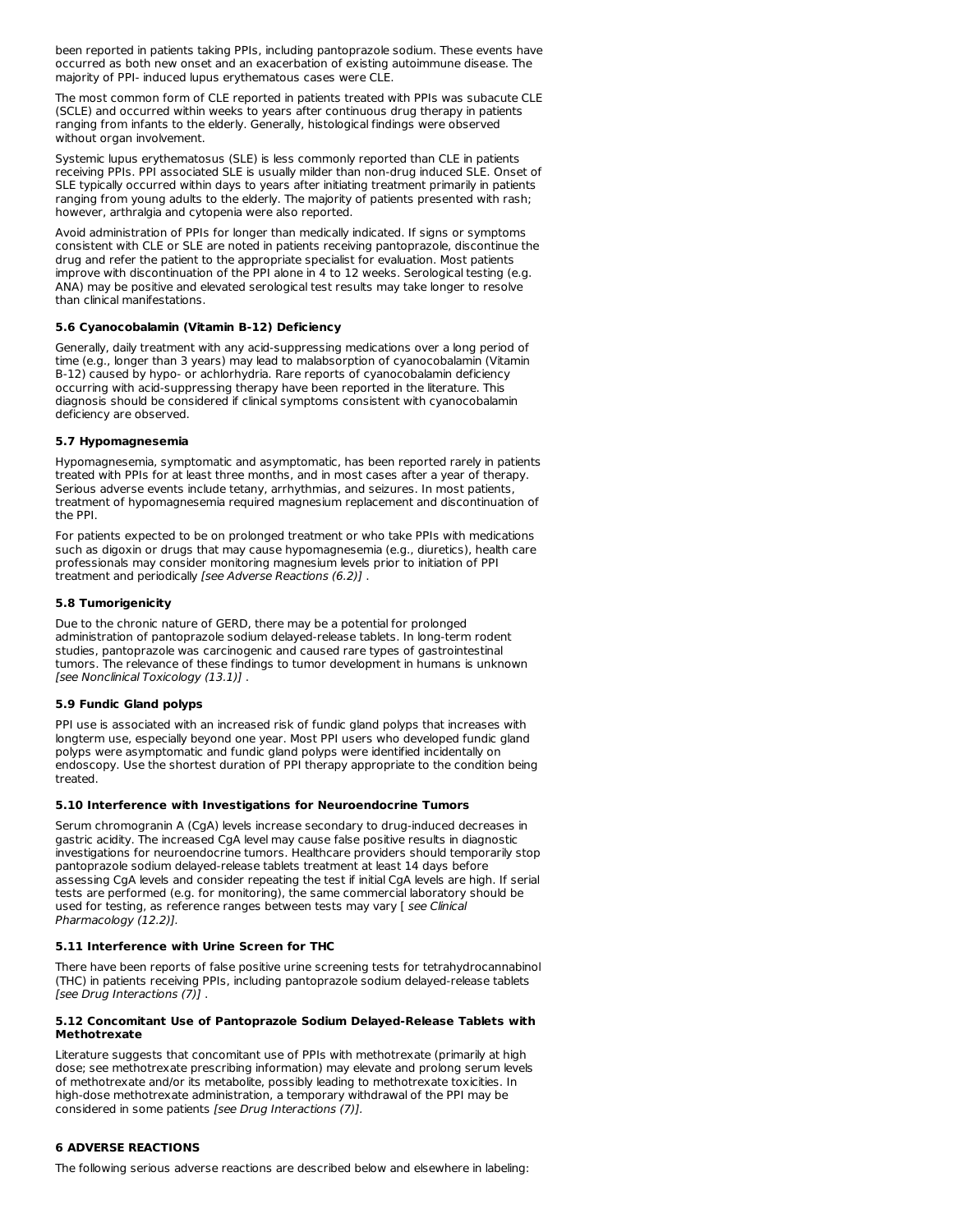- Acute Interstitial Nephritis [see Warnings and Precautions (5.2)]
- Clostridium difficile- Associated Diarrhea [see Warnings and Precautions (5.3)]
- Bone Fracture [see Warnings and Precautions (5.4)]
- Cutaneous and Systemic Lupus Erythematosus [see Warnings and Precautions (5.5)]
- Cyanocobalamin (Vitamin B-12) Deficiency [see Warnings and Precautions (5.6)]
- Hypomagnesemia [see Warnings and Precautions (5.7)]
- Fundic Gland Polyps [See Warnings and Precautions (5.9)]

#### **6.1 Clinical Trials Experience**

Because clinical trials are conducted under widely varying conditions, adverse reaction rates observed in the clinical trials of a drug cannot be directly compared to rates in the clinical trials of another drug and may not reflect the rates observed in clinical practice.

#### Adults

Safety in nine randomized comparative US clinical trials in patients with GERD included 1,473 patients on oral pantoprazole sodium delayed-release tablets (20 mg or 40 mg), 299 patients on an H2-receptor antagonist, 46 patients on another PPI, and 82 patients on placebo. The most frequently occurring adverse reactions are listed in Table 3.

| Table 3: Adverse Reactions Reported in Clinical Trials of Adult Patients with |  |  |  |  |
|-------------------------------------------------------------------------------|--|--|--|--|
| GERD at a Frequency of $> 2\%$                                                |  |  |  |  |

|                  | Pantoprazole Sodium Delayed-Release Tablets Comparators Placebo |           |          |
|------------------|-----------------------------------------------------------------|-----------|----------|
|                  | $(n=1473)$                                                      | $(n=345)$ | $(n=82)$ |
|                  | %                                                               | %         | %        |
| Headache         | 12.2                                                            | 12.8      | 8.5      |
| Diarrhea         | 8.8                                                             | 9.6       | 4.9      |
| Nausea           | 7.0                                                             | 5.2       | 9.8      |
| Abdominal Pain   | 6.2                                                             | 4.1       | 6.1      |
| Vomiting         | 4.3                                                             | 3.5       | 2.4      |
| Flatulence       | 3.9                                                             | 2.9       | 3.7      |
| <b>Dizziness</b> | 3.0                                                             | 2.9       | 1.2      |
| Arthralgia       | 2.8                                                             | 1.4       | 1.2      |

Additional adverse reactions that were reported for pantoprazole sodium delayedrelease tablets in clinical trials with a frequency of  $\leq$  2% are listed below by body system:

Body as a Whole: allergic reaction, pyrexia, photosensitivity reaction, facial edema

Gastrointestinal: constipation, dry mouth, hepatitis

Hematologic: leukopenia, thrombocytopenia

Metabolic/Nutritional: elevated CK (creatine kinase), generalized edema, elevated triglycerides, liver enzymes elevated

Musculoskeletal: myalgia

Nervous: depression, vertigo

Skin and Appendages: urticaria, rash, pruritus

Special Senses: blurred vision

#### Pediatric patients

Safety of pantoprazole sodium delayed-release tablets in the treatment of EE associated with GERD was evaluated in pediatric patients ages 1 year through 16 years in three clinical trials. Safety trials involved pediatric patients with EE; however, as EE is uncommon in the pediatric population, 249 pediatric patients with endoscopically-proven or symptomatic GERD were also evaluated. All adult adverse reactions to pantoprazole sodium delayed-release tablets are considered relevant to pediatric patients. In patients ages 1 year through 16 years, the most commonly reported (> 4%) adverse reactions include: URI, headache, fever, diarrhea, vomiting, rash, and abdominal pain.

For safety information in patients less than 1 year of age see Use in Specific Populations  $(8.4)$ .

Additional adverse reactions that were reported for pantoprazole sodium delayedrelease tablets in pediatric patients in clinical trials with a frequency of  $≤ 4%$  are listed below by body system:

Body as a Whole: allergic reaction, facial edema

Gastrointestinal: constipation, flatulence, nausea

Metabolic/Nutritional: elevated triglycerides, elevated liver enzymes, elevated CK (creatine kinase)

Musculoskeletal: arthralgia, myalgia

Nervous: dizziness, vertigo

Skin and Appendages: urticaria

The following adverse reactions seen in adults in clinical trials were not reported in pediatric patients in clinical trials, but are considered relevant to pediatric patients: photosensitivity reaction, dry mouth, hepatitis, thrombocytopenia, generalized edema, depression, pruritus, leukopenia, and blurred vision.

Zollinger-Ellison (ZE) Syndrome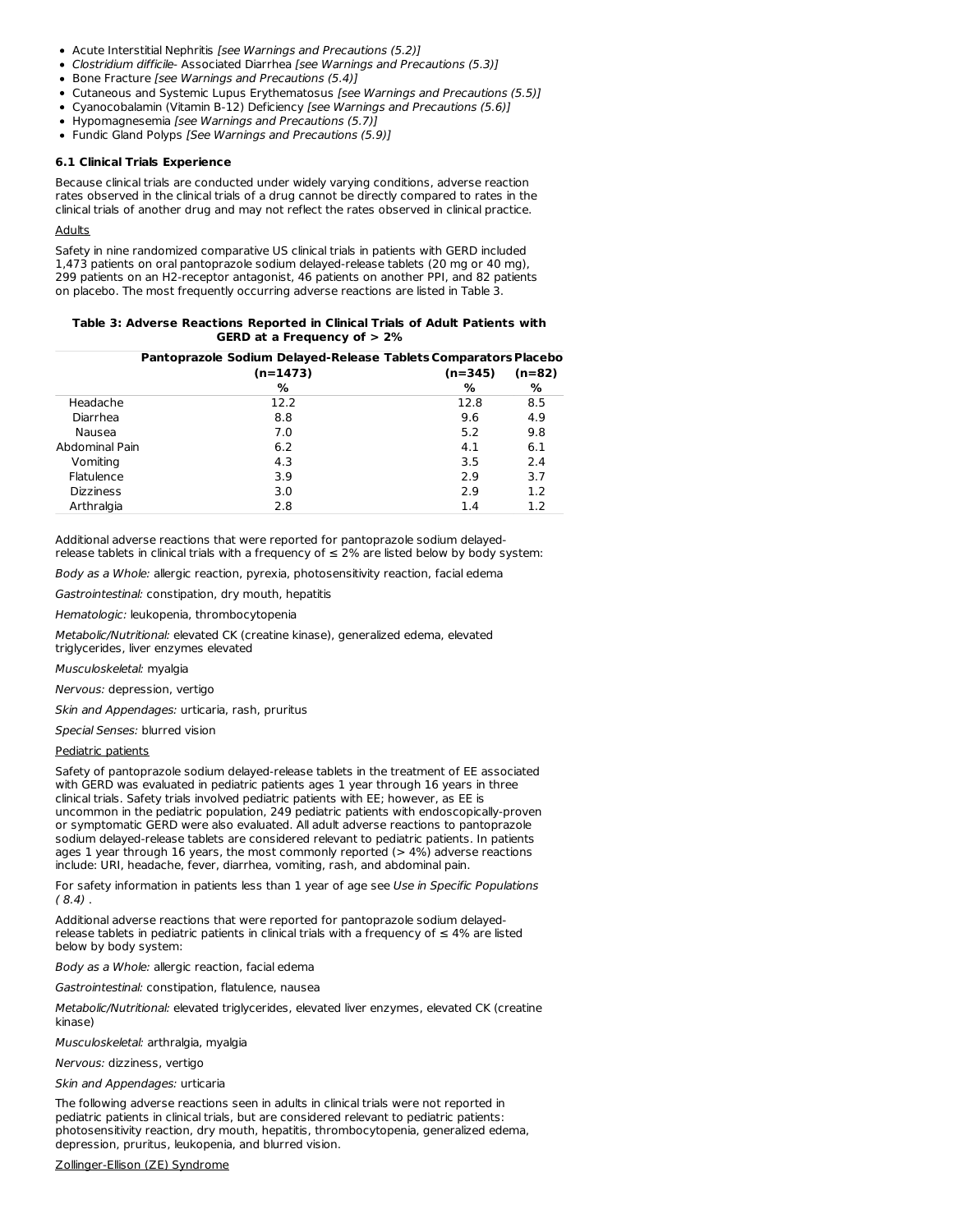In clinical studies of ZE Syndrome, adverse reactions reported in 35 patients taking pantoprazole sodium delayed-release tablets 80 mg/day to 240 mg/day for up to 2 years were similar to those reported in adult patients with GERD.

### **6.2 Postmarketing Experience**

The following adverse reactions have been identified during postapproval use of pantoprazole sodium delayed-release tablets. Because these reactions are reported voluntarily from a population of uncertain size, it is not always possible to reliably estimate their frequency or establish a causal relationship to drug exposure.

These adverse reactions are listed below by body system:

General Disorders and Administration Conditions: asthenia, fatigue, malaise

Hematologic: pancytopenia, agranulocytosis

Hepatobiliary Disorders: hepatocellular damage leading to jaundice and hepatic failure

Immune System Disorders: anaphylaxis (including anaphylactic shock), systemic lupus erythematosus

Infections and Infestations: Clostridium difficile associated diarrhea

Investigations: weight changes

Metabolism and Nutritional Disorders: hyponatremia, hypomagnesemia

Musculoskeletal Disorders: rhabdomyolysis, bone fracture

Nervous: ageusia, dysgeusia

Psychiatric Disorders: hallucination, confusion, insomnia, somnolence

Renal and Urinary Disorders: interstitial nephritis

Skin and Subcutaneous Tissue Disorders: severe dermatologic reactions (some fatal), including erythema multiforme, Stevens-Johnson syndrome, toxic epidermal necrolysis (TEN, some fatal), angioedema (Quincke's edema) and cutaneous lupus erythematosus

To report SUSPECTED ADVERSE REACTIONS contact AvKARE, Inc. at 1-855-361-3993; email drugsafety@avkare.com; or FDA at 1-800-FDA-1088 or www.fda.gov/medwatch

### **7 DRUG INTERACTIONS**

Table 4 includes drugs with clinically important drug interactions and interaction with diagnostics when administered concomitantly with pantoprazole sodium delayed-release tablets and instructions for preventing or managing them.

Consult the labeling of concomitantly used drugs to obtain further information about interactions with PPIs.

| <b>Antiretrovirals</b>        |                                                                                                                                                                                                                                                                                                                                                                                                                                                                                                                                                                                     |
|-------------------------------|-------------------------------------------------------------------------------------------------------------------------------------------------------------------------------------------------------------------------------------------------------------------------------------------------------------------------------------------------------------------------------------------------------------------------------------------------------------------------------------------------------------------------------------------------------------------------------------|
| Clinical Impact:              | The effect of PPIs on antiretroviral drugs is variable. The clinical<br>importance and the mechanisms behind these interactions are not<br>always known.<br>Decreased exposure of some antiretroviral drugs (e.g., rilpivirine<br>atazanavir, and nelfinavir) when used concomitantly with pantoprazole                                                                                                                                                                                                                                                                             |
|                               | may reduce antiviral effect and promote the development of drug<br>resistance.                                                                                                                                                                                                                                                                                                                                                                                                                                                                                                      |
|                               | Increased exposure of other antiretroviral drugs (e.g., saguinavir)<br>when used concomitantly with pantoprazole may increase toxicity of<br>the antiretroviral drugs.                                                                                                                                                                                                                                                                                                                                                                                                              |
|                               | There are other antiretroviral drugs which do not result in clinically<br>relevant interactions with pantoprazole.                                                                                                                                                                                                                                                                                                                                                                                                                                                                  |
| Intervention:                 | Rilpivirine-containing products: Concomitant use with pantoprazole<br>sodium delayed-release tablets is contraindicated [see<br>Contraindications (4)]. See prescribing information. Atazanavir: See<br>prescribing information for atazanavir for dosing information.<br>Nelfinavir: Avoid concomitant use with pantoprazole sodium delayed-<br>release tablets. See prescribing information for nelfinavir. Saquinavir:<br>See the prescribing information for saguinavir and monitor for potential<br>saguinavir toxicities. Other antiretrovirals: See prescribing information. |
| <b>Warfarin</b>               |                                                                                                                                                                                                                                                                                                                                                                                                                                                                                                                                                                                     |
| Clinical Impact:              | Increased INR and prothrombin time in patients receiving PPIs,<br>including pantoprazole, and warfarin concomitantly. Increases in INR<br>and prothrombin time may lead to abnormal bleeding and even death                                                                                                                                                                                                                                                                                                                                                                         |
| Intervention:                 | Monitor INR and prothrombin time. Dose adjustment of warfarin may<br>be needed to maintain target INR range. See prescribing information<br>for warfarin.                                                                                                                                                                                                                                                                                                                                                                                                                           |
| <b>Clopidogrel</b>            |                                                                                                                                                                                                                                                                                                                                                                                                                                                                                                                                                                                     |
| Clinical Impact:              | Concomitant administration of pantoprazole and clopidogrel in healthy<br>subjects had no clinically important effect on exposure to the active<br>metabolite of clopidogrel or clopidogrel-induced platelet inhibition [see<br>Clinical Pharmacology (12.3)].                                                                                                                                                                                                                                                                                                                       |
| Intervention:<br>Methotrexate | No dose adjustment of clopidogrel is necessary when administered<br>with an approved dose of pantoprazole sodium delayed-release tablets.                                                                                                                                                                                                                                                                                                                                                                                                                                           |
|                               |                                                                                                                                                                                                                                                                                                                                                                                                                                                                                                                                                                                     |

**Methotrexate**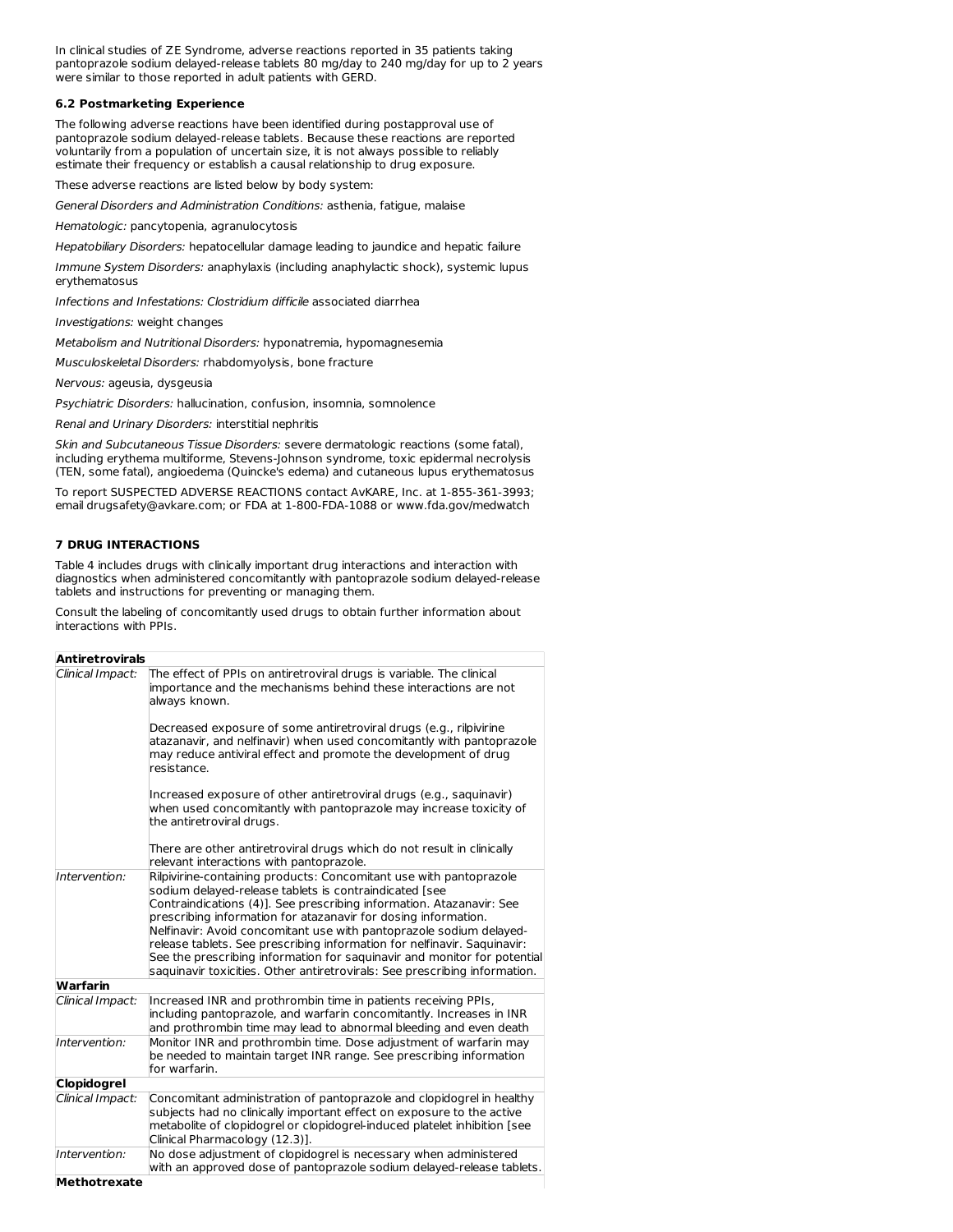| Clinical Impact: | Concomitant use of PPIs with methotrexate (primarily at high dose)<br>may elevate and prolong serum concentrations of methotrexate and/or<br>its metabolite hydroxymethotrexate, possibly leading to methotrexate<br>toxicities. No formal drug interaction studies of high-dose<br>methotrexate with PPIs have been conducted [see Warnings and<br>Precautions (5.12)].                                                                                                                                                                                                                                                                                                                                                                              |
|------------------|-------------------------------------------------------------------------------------------------------------------------------------------------------------------------------------------------------------------------------------------------------------------------------------------------------------------------------------------------------------------------------------------------------------------------------------------------------------------------------------------------------------------------------------------------------------------------------------------------------------------------------------------------------------------------------------------------------------------------------------------------------|
| Intervention:    | A temporary withdrawal of pantoprazole sodium delayed-release<br>tablets may be considered in some patients receiving high-dose<br>methotrexate.                                                                                                                                                                                                                                                                                                                                                                                                                                                                                                                                                                                                      |
|                  | Drugs Dependent on Gastric pH for Absorption (e.g., iron salts, erlotinib,<br>dasatinib, nilotinib, mycophenolate mofetil, ketoconazole/itraconazole)                                                                                                                                                                                                                                                                                                                                                                                                                                                                                                                                                                                                 |
| Clinical Impact: | Pantoprazole sodium can reduce the absorption of other drugs due to<br>its effect on reducing intragastric acidity.                                                                                                                                                                                                                                                                                                                                                                                                                                                                                                                                                                                                                                   |
| Intervention:    | Mycophenolate mofetil (MMF): Co-administration of pantoprazole<br>sodium in healthy subjects and in transplant patients receiving MMF has<br>been reported to reduce the exposure to the active metabolite,<br>mycophenolic acid (MPA), possibly due to a decrease in MMF solubility<br>at an increased gastric pH [see Clinical Pharmacology (12.3)]. The<br>clinical relevance of reduced MPA exposure on organ rejection has not<br>been established in transplant patients receiving Pantoprazole Sodium<br>delayed-release tablets and MMF. Use pantoprazole sodium delayed-<br>release tablets with caution in transplant patients receiving MMF. See<br>the prescribing information for other drugs dependent on gastric pH<br>for absorption. |
|                  | <b>Interactions with Investigations of Neuroendocrine Tumors</b>                                                                                                                                                                                                                                                                                                                                                                                                                                                                                                                                                                                                                                                                                      |
| Clinical Impact: | CqA levels increase secondary to PPI-induced decreases in gastric<br>acidity. The increased CgA level may cause false positive results in<br>diagnostic investigations for neuroendocrine tumors [see Warnings<br>and Precautions (5.10), Clinical Pharmacology (12.2)].                                                                                                                                                                                                                                                                                                                                                                                                                                                                              |
| Intervention:    | Temporarily stop pantoprazole sodium delayed-release tablets<br>treatment at least at least 14 days before assessing CgA levels and<br>consider repeating the test if initial CgA levels are high. If serial tests<br>are performed (e.g. for monitoring), the same commercial laboratory<br>should be used for testing, as reference ranges between tests may<br>vary.                                                                                                                                                                                                                                                                                                                                                                               |
|                  | <b>False Positive Urine Tests for THC</b>                                                                                                                                                                                                                                                                                                                                                                                                                                                                                                                                                                                                                                                                                                             |
| Clinical Impact: | There have been reports of false positive urine screening tests for<br>tetrahydrocannabinol (THC) in patients receiving PPIs [see Warnings<br>and Precautions (5.11)].                                                                                                                                                                                                                                                                                                                                                                                                                                                                                                                                                                                |
| Intervention:    | An alternative confirmatory method should be considered to verify<br>positive results.                                                                                                                                                                                                                                                                                                                                                                                                                                                                                                                                                                                                                                                                |

### **8 USE IN SPECIFIC POPULATIONS**

### **8.1 Pregnancy**

## **Teratogenic Effects**

### **Pregnancy Category C**

Reproduction studies have been performed in rats at oral pantoprazole doses up to 450 mg/kg/day (about 88 times the recommended human dose based on body surface area) and in rabbits at oral doses up to 40 mg/kg/day (about 16 times the recommended human dose based on body surface area) with administration of pantoprazole sodium during organogenesis in pregnant animals. The studies have revealed no evidence of impaired fertility or harm to the fetus due to pantoprazole.

A pre- and postnatal development toxicity study in rats with additional endpoints to evaluate the effect on bone development was performed with pantoprazole sodium. Oral pantoprazole doses of 5, 15, and 30 mg/kg/day (approximately 1, 3, and 6 times the human dose of 40 mg/day on a body surface area basis) were administered to pregnant females from gestation day (GD) 6 through lactation day (LD) 21. On postnatal day (PND 4) through PND 21, the pups were administered oral doses at 5, 15, and 30 mg/kg/day (approximately 1, 2.3, and 3.2 times the exposure (AUC) in humans at a dose of 40 mg). There were no drug-related findings in maternal animals. During the preweaning dosing phase (PND 4 to 21) of the pups, there were increased mortality and/or moribundity and decreased body weight and body weight gain at 5 mg/kg/day (approximately equal exposures (AUC) in humans receiving the 40 mg dose) and higher doses. On PND 21, decreased mean femur length and weight and changes in femur bone mass and geometry were observed in the offspring at 5 mg/kg/day (approximately equal exposures (AUC) in humans at the 40 mg dose) and higher doses. The femur findings included lower total area, bone mineral content and density, periosteal and endosteal circumference, and cross-sectional moment of inertia. There were no microscopic changes in the distal femur, proximal tibia, or stifle joints. Changes in bone parameters were partially reversible following a recovery period, with findings on PND 70 limited to lower femur metaphysis cortical/subcortical bone mineral density in female pups at 5 mg/kg/day (approximately equal exposures (AUC) in humans at the 40 mg dose) and higher doses.

There are no adequate and well-controlled studies in pregnant women. Advise pregnant women of the potential risk of fetal harm. Because animal reproduction studies are not always predictive of human response, this drug should be used during pregnancy only if the potential benefit justifies the potential risk to the fetus.

#### **8.3 Nursing Mothers**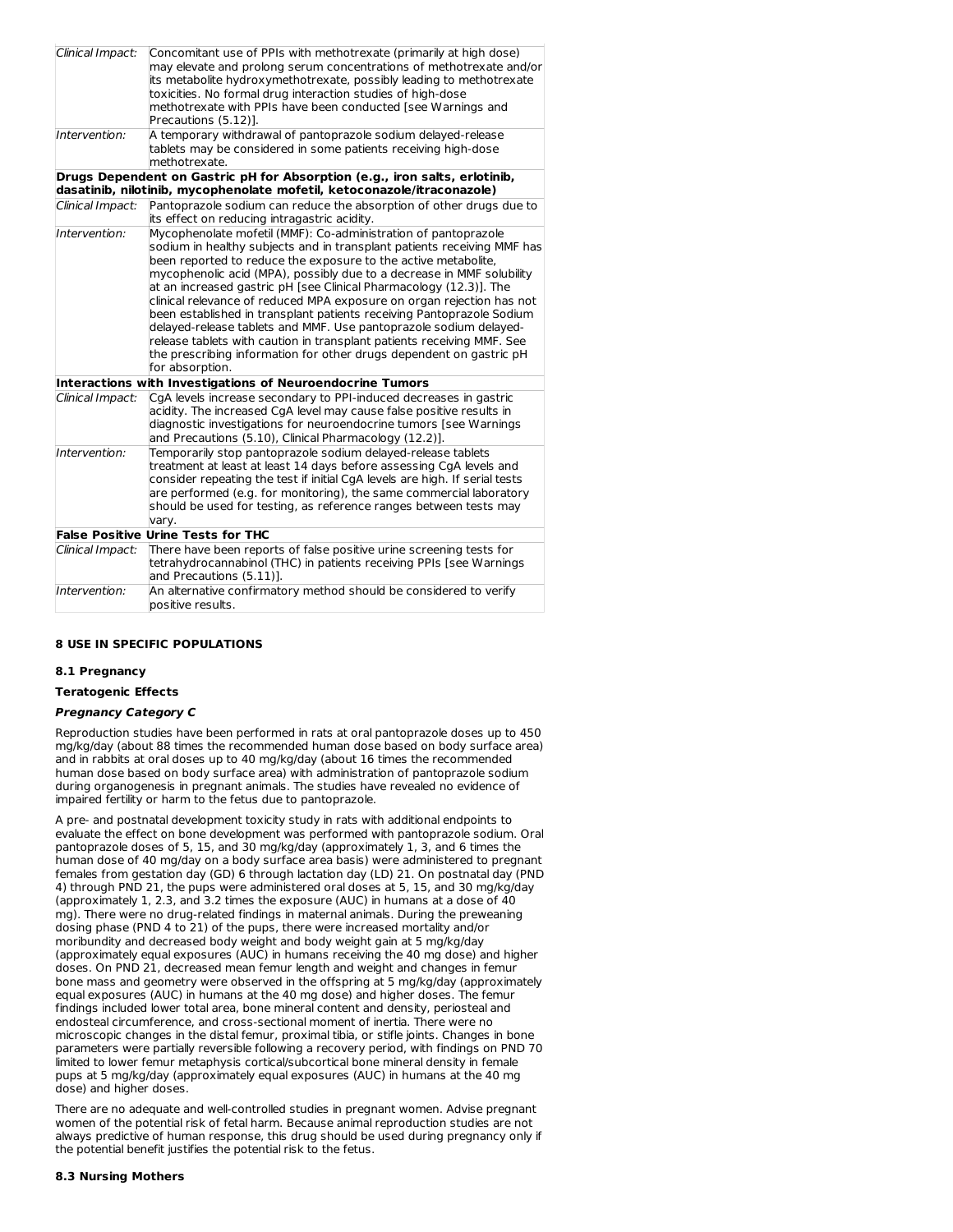Pantoprazole and its metabolites are excreted in the milk of rats. Pantoprazole excretion in human milk has been detected in a study of a single nursing mother after a single 40 mg oral dose of pantoprazole sodium. The clinical relevance of this finding is not known. Many drugs which are excreted in human milk have a potential for serious adverse reactions in nursing infants. Based on the potential for tumorigenicity shown for pantoprazole sodium in rodent carcinogenicity studies, a decision should be made whether to discontinue nursing or to discontinue the drug, taking into account the benefit of the drug to the mother.

#### **8.4 Pediatric Use**

The safety and effectiveness of pantoprazole sodium delayed-release tablets for shortterm treatment (up to eight weeks) of EE associated with GERD have been established in pediatric patients 1 year through 16 years of age. Effectiveness for EE has not been demonstrated in patients less than 1 year of age. In addition, for patients less than 5 years of age, there is no appropriate dosage strength in an age-appropriate formulation available. Therefore, pantoprazole sodium delayed-release tablets are indicated for the short-term treatment of EE associated with GERD for patients 5 years and older. The safety and effectiveness of pantoprazole sodium delayed-release tablets for pediatric uses other than EE have not been established.

#### 1 year through 16 years of age

Use of pantoprazole sodium delayed-release tablets in pediatric patients 1 year through 16 years of age for short-term treatment (up to eight weeks) of EE associated with GERD is supported by: a) extrapolation of results from adequate and well-controlled studies that supported the approval of pantoprazole sodium delayed-release tablets for treatment of EE associated with GERD in adults, and b) safety, effectiveness, and pharmacokinetic studies performed in pediatric patients [see Clinical Studies (14.1), Clinical Pharmacology (12.3)] .

Safety of pantoprazole sodium delayed-release tablets in the treatment of EE associated with GERD in pediatric patients 1 through 16 years of age was evaluated in three multicenter, randomized, double-blind, parallel-treatment studies, involving 249 pediatric patients, including 8 with EE (4 patients ages 1 year to 5 years and 4 patients 5 years to 11 years). The children ages 1 year to 5 years with endoscopically diagnosed EE (defined as an endoscopic Hetzel-Dent score  $\geq 2$ ) were treated once daily for 8 weeks with one of two dose levels of pantoprazole sodium delayed-release tablets (approximating 0.6 mg/kg or 1.2 mg/kg). All 4 of these patients with EE were healed (Hetzel-Dent score of 0 or 1) at 8 weeks. Because EE is uncommon in the pediatric population, predominantly pediatric patients with endoscopically-proven or symptomatic GERD were also included in these studies. Patients were treated with a range of doses of pantoprazole sodium delayed-release tablets once daily for 8 weeks. For safety findings see Adverse Reactions (6.1). Because these pediatric trials had no placebo, active comparator, or evidence of a dose response, the trials were inconclusive regarding the clinical benefit of pantoprazole sodium delayed-release tablets for symptomatic GERD in the pediatric population. The effectiveness of pantoprazole sodium delayed-release tablets for treating symptomatic GERD in pediatric patients has not been established.

Although the data from the clinical trials support use of pantoprazole sodium delayedrelease tablets for the short-term treatment of EE associated with GERD in pediatric patients 1 year through 5 years, there is no commercially available dosage formulation appropriate for patients less than 5 years of age *[see Dosage and Administration (2)]*.

In a population pharmacokinetic analysis, clearance values in the children 1 to 5 years old with endoscopically proven GERD had a median value of 2.4 L/h. Following a 1.2 mg/kg equivalent dose (15 mg for ≤ 12.5 kg and 20 mg for > 12.5 to < 25 kg), the plasma concentrations of pantoprazole were highly variable and the median time to peak plasma concentration was 3 to 6 hours. The estimated AUC for patients 1 to 5 years old was 37% higher than for adults receiving a single 40 mg tablet, with a geometric mean AUC value of 6.8 µg•hr/mL.

#### Neonates to less than one year of age

Pantoprazole sodium delayed-release tablets was not found to be effective in a multicenter, randomized, double-blind, placebo-controlled, treatment-withdrawal study of 129 pediatric patients 1 through 11 months of age. Patients were enrolled if they had symptomatic GERD based on medical history and had not responded to nonpharmacologic interventions for GERD for two weeks. Patients received pantoprazole sodium delayed-release tablets daily for four weeks in an open-label phase, then patients were randomized in equal proportion to receive pantoprazole sodium delayed-release tablets treatment or placebo for the subsequent four weeks in a double-blind manner. Efficacy was assessed by observing the time from randomization to study discontinuation due to symptom worsening during the four-week treatment-withdrawal phase. There was no statistically significant difference between pantoprazole sodium delayed-release tablets and placebo in the rate of discontinuation.

In this trial, the adverse reactions that were reported more commonly (difference of ≥ 4%) in the treated population compared to the placebo population were elevated CK, otitis media, rhinitis, and laryngitis.

In a population pharmacokinetic analysis, the systemic exposure was higher in patients less than 1 year of age with GERD compared to adults who received a single 40 mg dose (geometric mean AUC was 103% higher in preterm infants and neonates receiving single dose of 2.5 mg of pantoprazole sodium delayed-release tablets, and 23% higher in infants 1 through 11 months of age receiving a single dose of approximately 1.2 mg/kg). In these patients, the apparent clearance (CL/F) increased with age (median clearance: 0.6 L/hr, range: 0.03 to 3.2 L/hr).

These doses resulted in pharmacodynamic effects on gastric but not esophageal pH.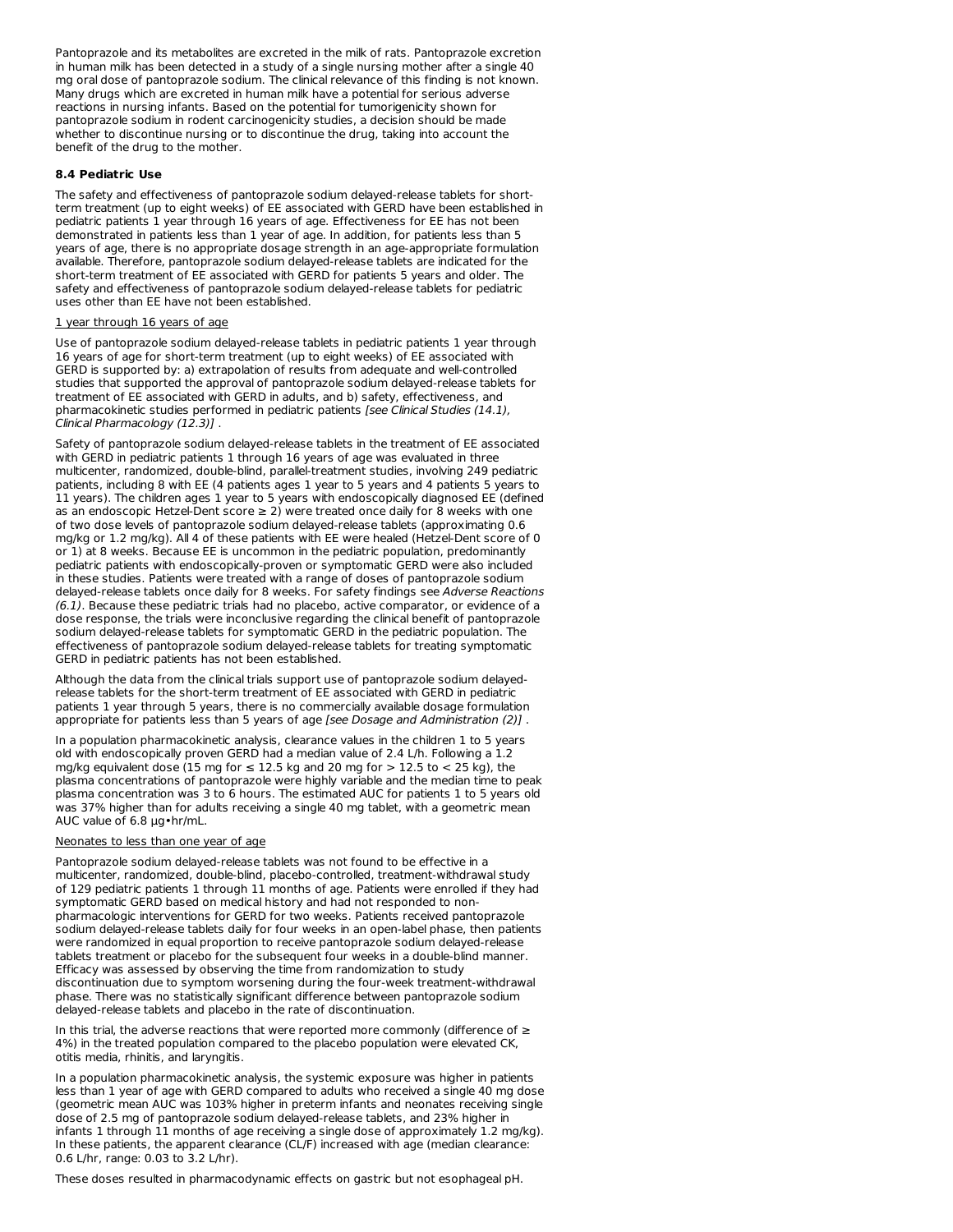Following once daily dosing of 2.5 mg of pantoprazole sodium delayed-release tablets in preterm infants and neonates, there was an increase in the mean gastric pH (from 4.3 at baseline to 5.2 at steady-state) and in the mean % time that gastric pH was > 4 (from 60% at baseline to 80% at steady-state). Following once daily dosing of approximately 1.2 mg/kg of pantoprazole sodium delayed-release tablets in infants 1 through 11 months of age, there was an increase in the mean gastric pH (from 3.1 at baseline to 4.2 at steady-state) and in the mean % time that gastric pH was > 4 (from 32% at baseline to 60% at steady-state). However, no significant changes were observed in mean intraesophageal pH or % time that esophageal pH was < 4 in either age group.

Because pantoprazole sodium delayed-release tablets was not shown to be effective in the randomized, placebo-controlled study in this age group, the use of pantoprazole sodium delayed-release tablets for treatment of symptomatic GERD in infants less than 1 year of age is not indicated.

#### Animal Toxicity Data

In a pre- and post-natal development study in rats, the pups were administered oral doses of pantoprazole at 5, 15, and 30 mg/kg/day (approximately 1, 2.3, and 3.2 times the exposure (AUC) in children aged 6 to 11 years at a dose of 40 mg) on postnatal day (PND 4) through PND 21, in addition to lactational exposure through milk. On PND 21, decreased mean femur length and weight and changes in femur bone mass and geometry were observed in the offspring at 5 mg/kg/day (approximately equal exposures (AUC) in children aged 6 to 11 years at the 40 mg dose) and higher doses. Changes in bone parameters were partially reversible following a recovery period.

In neonatal/juvenile animals (rats and dogs) toxicities were similar to those observed in adult animals, including gastric alterations, decreases in red cell mass, increases in lipids, enzyme induction and hepatocellular hypertrophy. An increased incidence of eosinophilic chief cells in adult and neonatal/juvenile rats, and atrophy of chief cells in adult rats and in neonatal/juvenile dogs, was observed in the fundic mucosa of stomachs in repeateddose studies. Full to partial recovery of these effects were noted in animals of both age groups following a recovery period.

#### **8.5 Geriatric Use**

In short-term US clinical trials, EE healing rates in the 107 elderly patients (≥ 65 years old) treated with pantoprazole sodium delayed-release tablets were similar to those found in patients under the age of 65. The incidence rates of adverse reactions and laboratory abnormalities in patients aged 65 years and older were similar to those associated with patients younger than 65 years of age.

#### **10 OVERDOSAGE**

Experience in patients taking very high doses of pantoprazole sodium delayed-release tablets (greater than 240 mg) is limited. Spontaneous post-marketing reports of overdose are generally within the known safety profile of pantoprazole sodium delayedrelease tablets.

Pantoprazole is not removed by hemodialysis. In case of overdosage, treatment should be symptomatic and supportive.

Single oral doses of pantoprazole at 709 mg/kg, 798 mg/kg, and 887 mg/kg were lethal to mice, rats, and dogs, respectively. The symptoms of acute toxicity were hypoactivity, ataxia, hunched sitting, limb-splay, lateral position, segregation, absence of ear reflex, and tremor.

If overexposure to pantoprazole sodium delayed-release tablets occurs, call your Poison Control Center at 1-800-222-1222 for current information on the management of poisoning or overdosage.

### **11 DESCRIPTION**

The active ingredient in pantoprazole sodium delayed-release tablets, USP a PPI, is a substituted benzimidazole, sodium 5-(difluoromethoxy)-2-[[(3,4-dimethoxy-2 pyridinyl)methyl] sulfinyl]-1 H-benzimidazole sesquihydrate, a compound that inhibits gastric acid secretion. Its empirical formula is C  $_{16}$ H  $_{14}$ F  $_{2}$ N  $_{3}$ NaO  $_{4}$ S x 1.5 H  $_{2}$ O, with a molecular weight of 432.4. The structural formula is:



Pantoprazole sodium, USP is a white to almost white powder and is racemic. Pantoprazole has weakly basic and acidic properties. Pantoprazole sodium sesquihydrate is freely soluble in water and practically insoluble in n-hexane.

Pantoprazole sodium, USP is supplied as delayed release tablets, available in single strength, 40 mg pantoprazole (equivalent to 45.1 mg of pantoprazole sodium USP).

Pantoprazole sodium delayed-release tablets, USP contain the following inactive ingredients: lactose monohydrate, hypromellose, crospovidone, talc, calcium stearate, povidone, propylene glycol, titanium dioxide, ferric oxide yellow, methacrylic acid and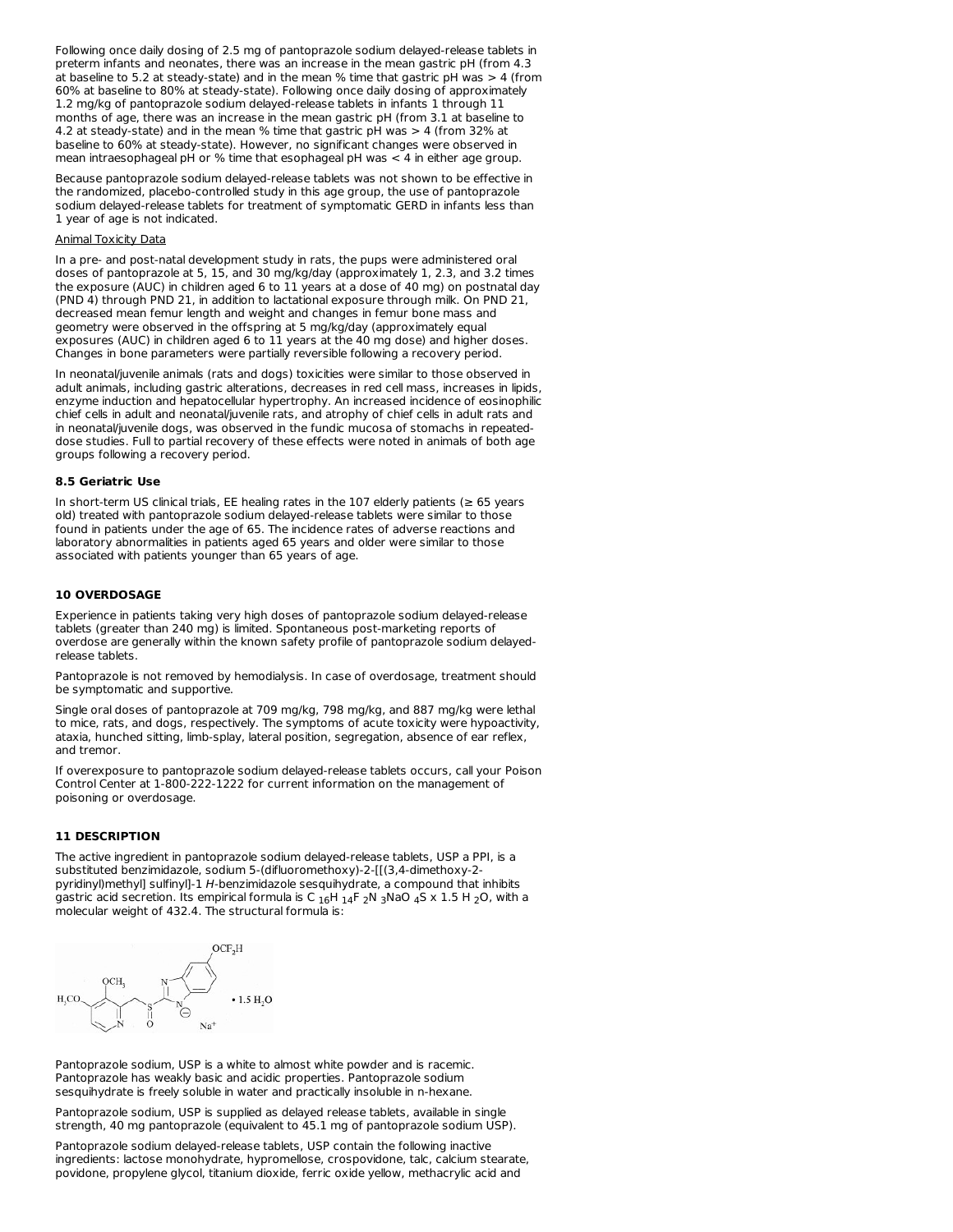ethyl acrylate copolymer, and triethyl citrate. The tablets are imprinted with black ink containing iron oxide black, propylene glycol, and hypromellose. Pantoprazole sodium delayed-release tablets USP, 40 mg complies with USP dissolution test 3.

### **12 CLINICAL PHARMACOLOGY**

### **12.1 Mechanism of Action**

Pantoprazole is a PPI that suppresses the final step in gastric acid production by covalently binding to the (H+, K+)-ATPase enzyme system at the secretory surface of the gastric parietal cell. This effect leads to inhibition of both basal and stimulated gastric acid secretion, irrespective of the stimulus. The binding to the (H+, K+)-ATPase results in a duration of antisecretory effect that persists longer than 24 hours for all doses tested (20 mg to 120 mg).

### **12.2 Pharmacodynamics**

Pantoprazole sodium for delayed-release oral suspension, 40 mg has been shown to be comparable to pantoprazole sodium delayed-release tablets in suppressing pentagastrinstimulated MAO in patients ( $n = 49$ ) with GERD and a history of EE. In this multicenter, pharmacodynamic crossover study, a 40 mg oral dose of pantoprazole sodium for delayed-release oral suspension administered in a teaspoonful of applesauce was compared with a 40 mg oral dose of pantoprazole delayed-release tablets after administration of each formulation once daily for 7 days. Both medications were administered thirty minutes before breakfast. Pentagastrin-stimulated (MAO) was assessed from hour 23 to 24 at steady state.

### Antisecretory Activity

Under maximal acid stimulatory conditions using pentagastrin, a dose-dependent decrease in gastric acid output occurs after a single dose of oral (20-80 mg) or a single dose of intravenous (20-120 mg) pantoprazole in healthy subjects. Pantoprazole given once daily results in increasing inhibition of gastric acid secretion. Following the initial oral dose of 40 mg pantoprazole, a 51% mean inhibition was achieved by 2.5 hours. With once-a-day dosing for 7 days, the mean inhibition was increased to 85%. Pantoprazole suppressed acid secretion in excess of 95% in half of the subjects. Acid secretion had returned to normal within a week after the last dose of pantoprazole; there was no evidence of rebound hypersecretion.

In a series of dose-response studies, pantoprazole, at oral doses ranging from 20 to 120 mg, caused dose-related increases in median basal gastric pH and in the percent of time gastric pH was > 3 and > 4. Treatment with 40 mg of pantoprazole produced significantly greater increases in gastric pH than the 20 mg dose. Doses higher than 40 mg (60, 80, 120 mg) did not result in further significant increases in median gastric pH. The effects of pantoprazole on median pH from one double-blind crossover study are shown in Table 5.

### **Table 5: Effect of Single Daily Doses of Oral Pantoprazole on Intragastric pH**

|                                       | Median pH on day 7 |                 |         |         |
|---------------------------------------|--------------------|-----------------|---------|---------|
| Time                                  | Placebo            | $20 \text{ mg}$ | 40 mg   | 80 mg   |
| 8 a.m. to 8 a.m. (24 hours)           | 1.3                | $2.9*$          | $3.8**$ | $39**$  |
| 8 a.m. to 10 p.m. (Daytime)           | 1.6                | $3.2*$          | $4.4**$ | $4.8**$ |
| 10 p.m. to 8 a.m. (Nighttime)         | 1.2                | $21*$           | $3.0*$  | $2.6*$  |
| *Significantly different from placebo |                    |                 |         |         |

Significantly different from 20 mg #

### Serum Gastrin Effects

Fasting serum gastrin levels were assessed in two double-blind studies of the acute healing of EE in which 682 patients with gastroesophageal reflux disease (GERD) received 10, 20, or 40 mg of pantoprazole sodium for up to 8 weeks. At 4 weeks of treatment there was an increase in mean gastrin levels of 7%, 35%, and 72% over pretreatment values in the 10, 20, and 40 mg treatment groups, respectively. A similar increase in serum gastrin levels was noted at the 8-week visit with mean increases of 3%, 26%, and 84% for the three pantoprazole dose groups. Median serum gastrin levels remained within normal limits during maintenance therapy with pantoprazole sodium delayed-release tablets.

In long-term international studies involving over 800 patients, a 2- to 3-fold mean increase from the pretreatment fasting serum gastrin level was observed in the initial months of treatment with pantoprazole at doses of 40 mg per day during GERD maintenance studies and 40 mg or higher per day in patients with refractory GERD. Fasting serum gastrin levels generally remained at approximately 2 to 3 times baseline for up to 4 years of periodic follow- up in clinical trials.

Following short-term treatment with pantoprazole sodium delayed-release tablets, elevated gastrin levels return to normal by at least 3 months.

### Enterochromaffin-Like (ECL) Cell Effects

In 39 patients treated with oral pantoprazole 40 mg to 240 mg daily (majority receiving 40 mg to 80 mg) for up to 5 years, there was a moderate increase in ECL-cell density, starting after the first year of use, which appeared to plateau after 4 years.

In a nonclinical study in Sprague-Dawley rats, lifetime exposure (24 months) to pantoprazole at doses of 0.5 to 200 mg/kg/day resulted in dose-related increases in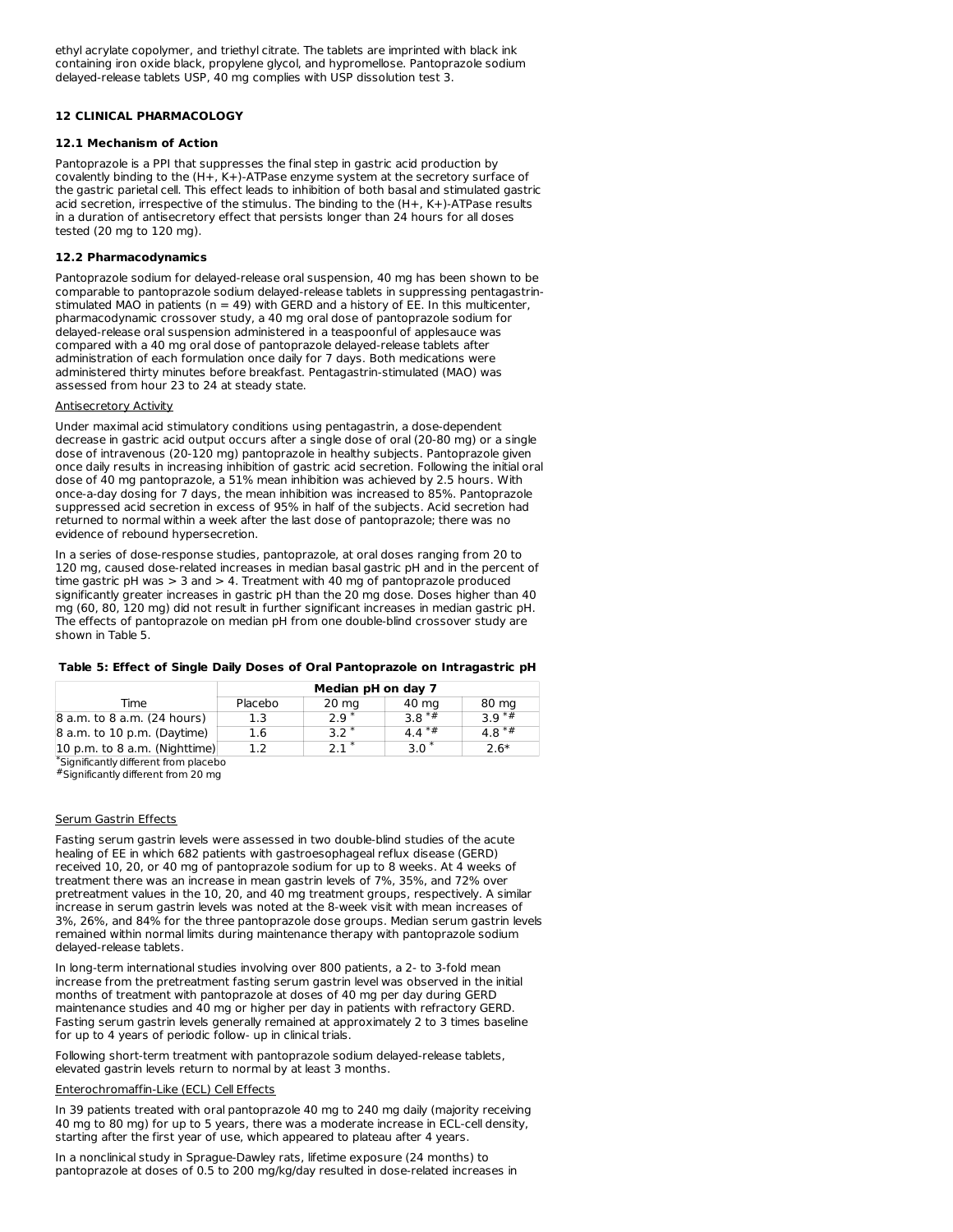gastric ECL cell proliferation and gastric neuroendocrine (NE)-cell tumors. Gastric NE-cell tumors in rats may result from chronic elevation of serum gastrin concentrations. The high density of ECL cells in the rat stomach makes this species highly susceptible to the proliferative effects of elevated gastrin concentrations produced by PPIs. However, there were no observed elevations in serum gastrin following the administration of pantoprazole at a dose of 0.5 mg/kg/day. In a separate study, a gastric NE-cell tumor without concomitant ECL-cell proliferative changes was observed in 1 female rat following 12 months of dosing with pantoprazole at 5 mg/kg/day and a 9 month offdose recovery [see Nonclinical Toxicology (13.1)] .

#### Endocrine Effects

In a clinical pharmacology study, pantoprazole sodium delayed-release tablets 40 mg given once daily for 2 weeks had no effect on the levels of the following hormones: cortisol, testosterone, triiodothyronine (T3), thyroxine (T4), thyroid-stimulating hormone (TSH), thyronine-binding protein, parathyroid hormone, insulin, glucagon, renin, aldosterone, follicle-stimulating hormone, luteinizing hormone, prolactin and growth hormone.

In a 1-year study of GERD patients treated with pantoprazole sodium delayed-release tablets 40 mg or 20 mg, there were no changes from baseline in overall levels of T3, T4, and TSH.

### **12.3 Pharmacokinetics**

Pantoprazole sodium delayed-release tablets are prepared as enteric-coated tablets so that absorption of pantoprazole begins only after the tablet leaves the stomach. Peak serum concentration (Cmax) and area under the serum concentration time curve (AUC) increase in a manner proportional to oral and intravenous doses from 10 mg to 80 mg. Pantoprazole does not accumulate, and its pharmacokinetics are unaltered with multiple daily dosing. Following oral or intravenous administration, the serum concentration of pantoprazole declines biexponentially, with a terminal elimination half-life of approximately one hour.

In extensive metabolizers with normal liver function receiving an oral dose of the entericcoated 40 mg pantoprazole tablet, the peak concentration (Cmax) is 2.5 μg/mL; the time to reach the peak concentration (tmax) is 2.5 h, and the mean total area under the plasma concentration versus time curve (AUC) is 4.8 μg•h/mL (range 1.4 to 13.3 μg•h/mL). Following intravenous administration of pantoprazole to extensive metabolizers, its total clearance is 7.6-14.0 L/h, and its apparent volume of distribution is 11.0-23.6 L.

### Absorption

After administration of a single or multiple oral 40 mg doses of pantoprazole sodium delayed-release tablets, the peak plasma concentration of pantoprazole was achieved in approximately 2.5 hours, and Cmax was 2.5 μg/mL. Pantoprazole undergoes little firstpass metabolism, resulting in an absolute bioavailability of approximately 77%. Pantoprazole absorption is not affected by concomitant administration of antacids.

Administration of pantoprazole sodium delayed-release tablets with food may delay its absorption up to 2 hours or longer; however, the Cmax and the extent of pantoprazole absorption (AUC) are not altered. Thus, pantoprazole sodium delayed-release tablets may be taken without regard to timing of meals.

#### Distribution

The apparent volume of distribution of pantoprazole is approximately 11-23.6 L, distributing mainly in extracellular fluid. The serum protein binding of pantoprazole is about 98%, primarily to albumin.

### **Elimination**

#### **Metabolism**

Pantoprazole is extensively metabolized in the liver through the cytochrome P450 (CYP) system. Pantoprazole metabolism is independent of the route of administration (intravenous or oral). The main metabolic pathway is demethylation, by CYP2C19, with subsequent sulfation; other metabolic pathways include oxidation by CYP3A4. There is no evidence that any of the pantoprazole metabolites have significant pharmacologic activity.

#### Excretion

After a single oral or intravenous dose of  $14$ C-labeled pantoprazole to healthy, normal metabolizer subjects, approximately 71% of the dose was excreted in the urine, with 18% excreted in the feces through biliary excretion. There was no renal excretion of unchanged pantoprazole.

#### Specific Populations

### Geriatric Patients

Only slight to moderate increases in the AUC (43%) and Cmax (26%) of pantoprazole were found in elderly subjects (64 to 76 years of age) after repeated oral administration, compared with younger subjects [see Use in Specific Populations (8.5)] .

### Pediatric Patients

The pharmacokinetics of pantoprazole were studied in children less than 16 years of age in four randomized, open-label clinical trials in pediatric patients with presumed/proven GERD. Pantoprazole sodium delayed-release tablets were studied in children older than 5 years.

In a population PK analysis, total clearance increased with increasing bodyweight in a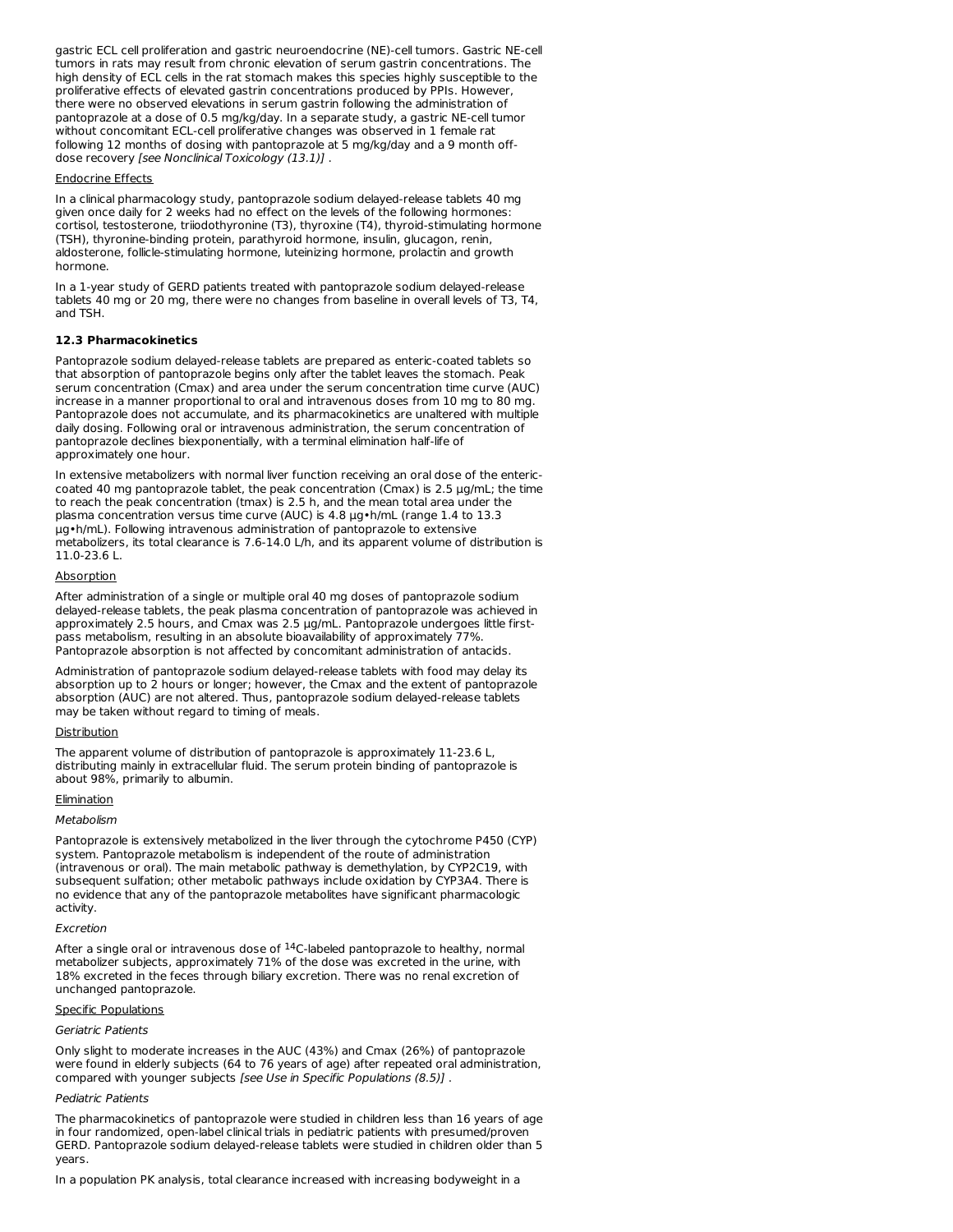non-linear fashion. The total clearance also increased with increasing age only in children under 3 years of age.

### Neonate through 5 years of age [ See Use in Specific Populations (8.4)] .

#### Children and Adolescents 6 through 16 Years of Age

The pharmacokinetics of pantoprazole sodium delayed-release tablets were evaluated in children ages 6 through 16 years with a clinical diagnosis of GERD. The PK parameters following a single oral dose of 20 mg or 40 mg of pantoprazole sodium delayed-release tablets in children ages 6 through 16 years were highly variable (%CV ranges 40 to 80%). The geometric mean AUC estimated from population PK analysis after a 40 mg pantoprazole sodium delayed-release tablet in pediatric patients was about 39% and 10% higher respectively in 6 to 11 and 12 to 16 year-old children, compared to that of adults (Table 7).

#### **Table 7: PK Parameters in Children and Adolescents 6 through 16 years with GERD receiving 40 mg pantoprazole sodium delayed-release tablets**

|                           | 6-11 years $(n=12)$ | 12-16 years $(n=11)$ |
|---------------------------|---------------------|----------------------|
| Cmax ( $\mu$ g/mL) a      |                     |                      |
| tmax (h) $b$              |                     |                      |
| AUC ( $\mu$ g•h/mL) a     | 6.9                 |                      |
| $CL/F (L/h)$ <sup>b</sup> | 6.6                 | 6.8                  |

a Geometric mean values

b Median values

#### Male and Female Patients

There is a modest increase in pantoprazole AUC and Cmax in women compared to men. However, weight-normalized clearance values are similar in women and men.

In pediatric patients ages 1 through 16 years there were no clinically relevant effects of gender on clearance of pantoprazole, as shown by population pharmacokinetic analysis.

### Patients with Renal Impairment

In patients with severe renal impairment, pharmacokinetic parameters for pantoprazole were similar to those of healthy subjects.

#### Patients with Hepatic Impairment

In patients with mild to severe hepatic impairment (Child-Pugh A to C cirrhosis), maximum pantoprazole concentrations increased only slightly (1.5-fold) relative to healthy subjects.

Although serum half-life values increased to 7-9 hours and AUC values increased by 5 to 7-fold in hepatic-impaired patients, these increases were no greater than those observed in CYP2C19 poor metabolizers, where no dosage adjustment is warranted. These pharmacokinetic changes in hepatic-impaired patients result in minimal drug accumulation following once-daily, multiple-dose administration. Doses higher than 40 mg/day have not been studied in hepatically impaired patients.

### Drug Interaction Studies

#### Effect of Other Drugs on Pantoprazole

Pantoprazole is metabolized mainly by CYP2C19 and to minor extents by CYPs 3A4, 2D6, and 2C9. In in vivo drug-drug interaction studies with CYP2C19 substrates (diazepam [also a CYP3A4 substrate] and phenytoin [also a CYP3A4 inducer] and clopidogrel), nifedipine, midazolam, and clarithromycin (CYP3A4 substrates), metoprolol (a CYP2D6 substrate), diclofenac, naproxen and piroxicam (CYP2C9 substrates), and theophylline (a CYP1A2 substrate) in healthy subjects, the pharmacokinetics of pantoprazole were not significantly altered.

Effect of Pantoprazole on Other Drugs

### Clopidogrel

Clopidogrel is metabolized to its active metabolite in part by CYP2C19. In a crossover clinical study, 66 healthy subjects were administered clopidogrel (300 mg loading dose followed by 75 mg per day) alone and with pantoprazole (80 mg at the same time as clopidogrel) for 5 days. On Day 5, the mean AUC of the active metabolite of clopidogrel was reduced by approximately 14% (geometric mean ratio was 86%, with 90% CI of 79 to 93%) when pantoprazole was coadministered with clopidogrel as compared to clopidogrel administered alone. Pharmacodynamic parameters were also measured and demonstrated that the change in inhibition of platelet aggregation (induced by 5 µM ADP) was correlated with the change in the exposure to clopidogrel active metabolite. The clinical significance of this finding is not clear.

### Mycophenolate Mofetil (MMF)

Administration of pantoprazole 40 mg twice daily for 4 days and a single 1000 mg dose of MMF approximately one hour after the last dose of pantoprazole to 12 healthy subjects in a cross-over study resulted in a 57% reduction in the Cmax and 27% reduction in the AUC of MPA. Transplant patients receiving approximately 2000 mg per day of MMF (n=12) were compared to transplant patients receiving approximately the same dose of MMF and pantoprazole 40 mg per day (n=21). There was a 78% reduction in the Cmax and a 45% reduction in the AUC of MPA in patients receiving both pantoprazole and MMF [see Drug Interactions (7)] .

#### Other Drugs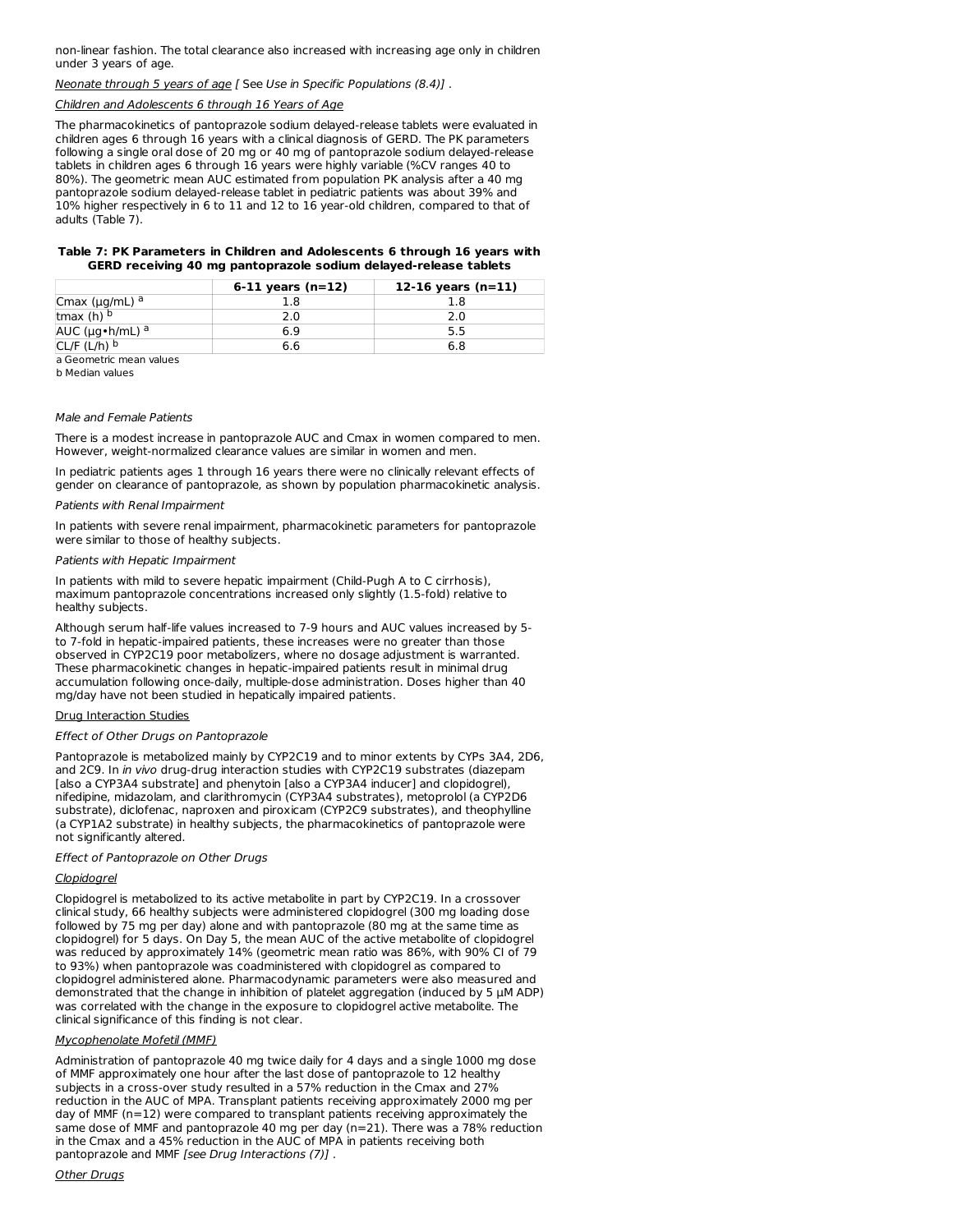In vivo studies also suggest that pantoprazole does not significantly affect the kinetics of the following drugs (cisapride, theophylline, diazepam [and its active metabolite, desmethyldiazepam], phenytoin, metoprolol, nifedipine, carbamazepine, midazolam, clarithromycin, diclofenac, naproxen, piroxicam, and oral contraceptives [levonorgestrel/ethinyl estradiol]). In other in vivo studies, digoxin, ethanol, glyburide, antipyrine, caffeine, metronidazole, and amoxicillin had no clinically relevant interactions with pantoprazole.

Although no significant drug-drug interactions have been observed in clinical studies, the potential for significant drug-drug interactions with more than once-daily dosing with high doses of pantoprazole has not been studied in poor metabolizers or individuals who are hepatically impaired.

#### **Antacids**

There was also no interaction with concomitantly administered antacids.

#### **12.5 Pharmacogenomics**

CYP2C19 displays a known genetic polymorphism due to its deficiency in some subpopulations (e.g., approximately 3% of Caucasians and African-Americans and 17% to 23% of Asians are poor metabolizers). Although these subpopulations of pantoprazole poor metabolizers have elimination half-life values of 3.5 to 10 hours in adults, they still have minimal accumulation (23% or less) with once-daily dosing. For adult patients who are CYP2C19 poor metabolizers, no dosage adjustment is needed.

Similar to adults, pediatric patients who have the poor metabolizer genotype of CYP2C19 (CYP2C19 \*2/\*2) exhibited greater than a 6-fold increase in AUC compared to pediatric extensive (CYP2C19 \*1/\*1) and intermediate (CYP2C19 \*1/\*x) metabolizers. Poor metabolizers exhibited approximately 10-fold lower apparent oral clearance compared to extensive metabolizers.

For known pediatric poor metabolizers, a dose reduction should be considered.

### **13 NONCLINICAL TOXICOLOGY**

#### **13.1 Carcinogenesis, Mutagenesis, Impairment of Fertility**

In a 24-month carcinogenicity study, Sprague-Dawley rats were treated orally with pantoprazole doses of 0.5 to 200 mg/kg/day, about 0.1 to 40 times the exposure on a body surface area basis of a 50 kg person dosed with 40 mg/day. In the gastric fundus, treatment with 0.5 to 200 mg/kg/day produced enterochromaffin-like (ECL) cell hyperplasia and benign and malignant neuroendocrine cell tumors in a dose-related manner. In the forestomach, treatment with 50 and 200 mg/kg/day (about 10 and 40 times the recommended human dose on a body surface area basis) produced benign squamous cell papillomas and malignant squamous cell carcinomas. Rare gastrointestinal tumors associated with pantoprazole treatment included an adenocarcinoma of the duodenum with 50 mg/kg/day and benign polyps and adenocarcinomas of the gastric fundus with 200 mg/kg/day. In the liver, treatment with 0.5 to 200 mg/kg/day produced dose-related increases in the incidences of hepatocellular adenomas and carcinomas. In the thyroid gland, treatment with 200 mg/kg/day produced increased incidences of follicular cell adenomas and carcinomas for both male and female rats.

In a 24-month carcinogenicity study, Fischer 344 rats were treated orally with doses of 5 to 50 mg/kg/day of pantoprazole, approximately 1 to 10 times the recommended human dose based on body surface area. In the gastric fundus, treatment with 5 to 50 mg/kg/day produced enterochromaffin-like (ECL) cell hyperplasia and benign and malignant neuroendocrine cell tumors. Dose selection for this study may not have been adequate to comprehensively evaluate the carcinogenic potential of pantoprazole.

In a 24-month carcinogenicity study, B6C3F1 mice were treated orally with doses of 5 to 150 mg/kg/day of pantoprazole, 0.5 to 15 times the recommended human dose based on body surface area. In the liver, treatment with 150 mg/kg/day produced increased incidences of hepatocellular adenomas and carcinomas in female mice. Treatment with 5 to 150 mg/kg/day also produced gastric-fundic ECL cell hyperplasia.

A 26-week p53 +/- transgenic mouse carcinogenicity study was not positive.

Pantoprazole was positive in the in vitro human lymphocyte chromosomal aberration assays, in one of two mouse micronucleus tests for clastogenic effects, and in the in vitro Chinese hamster ovarian cell/HGPRT forward mutation assay for mutagenic effects. Equivocal results were observed in the in vivo rat liver DNA covalent binding assay. Pantoprazole was negative in the in vitro Ames mutation assay, the in vitro unscheduled DNA synthesis (UDS) assay with rat hepatocytes, the in vitro AS52/GPT mammalian cellforward gene mutation assay, the in vitro thymidine kinase mutation test with mouse lymphoma L5178Y cells, and the in vivo rat bone marrow cell chromosomal aberration assay.

There were no effects on fertility or reproductive performance when pantoprazole was given at oral doses up to 500 mg/kg/day in male rats (98 times the recommended human dose based on body surface area) and 450 mg/kg/day in female rats (88 times the recommended human dose based on body surface area).

### **14 CLINICAL STUDIES**

Pantoprazole sodium delayed-release tablets were used in the following clinical trials.

### **14.1 Erosive Esophagitis (EE) Associated with Gastroesophageal Reflux**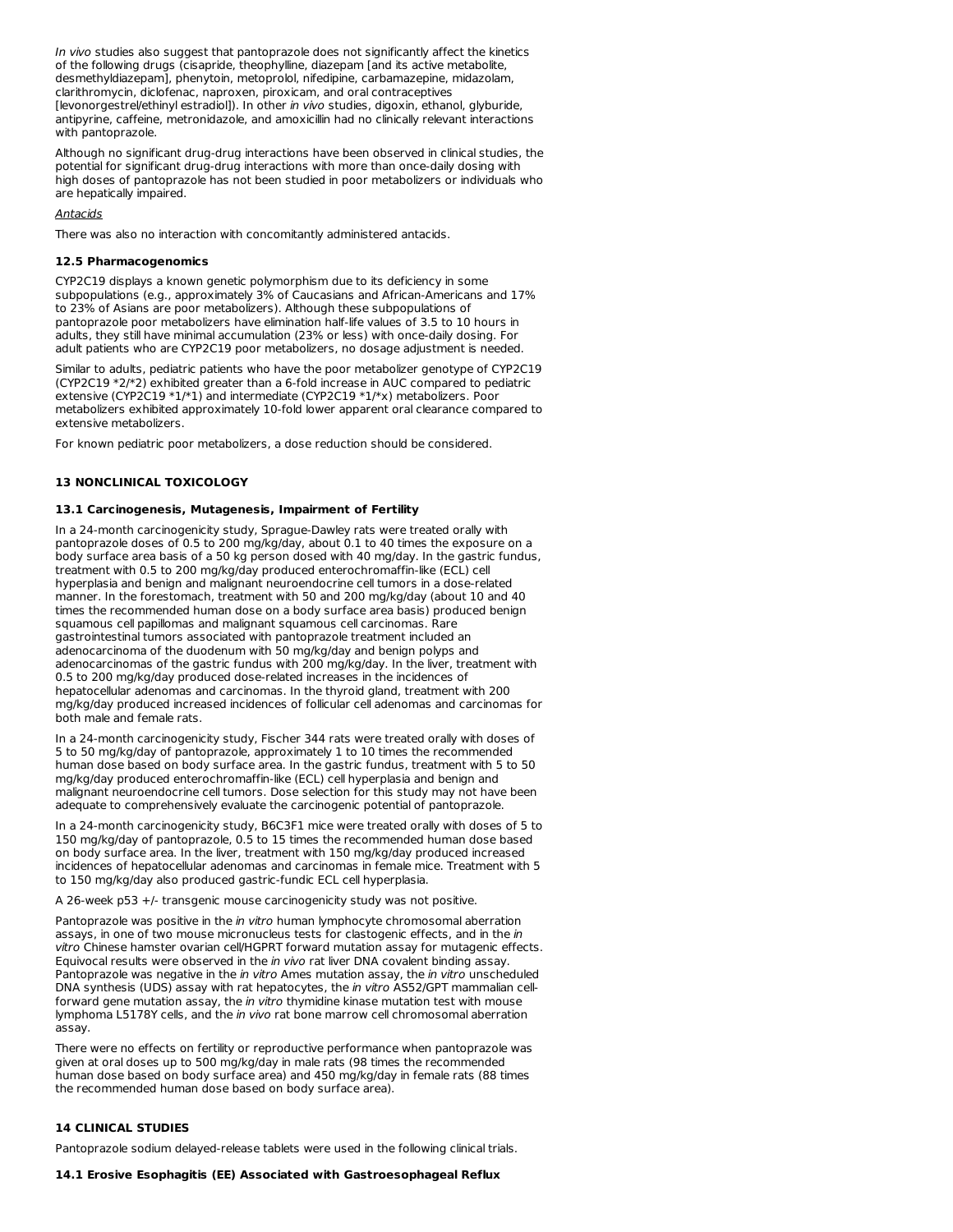### **Disease (GERD)**

### Adult Patients

A US multicenter, double-blind, placebo-controlled study of pantoprazole sodium delayed-release tablets 10 mg, 20 mg, or 40 mg once daily was conducted in 603 patients with reflux symptoms and endoscopically diagnosed EE of grade 2 or above (Hetzel-Dent scale). In this study, approximately 25% of enrolled patients had severe EE of grade 3, and 10% had grade 4. The percentages of patients healed (per protocol, n = 541) in this study are shown in Table 8.

| Table 8: Erosive Esophagitis Healing Rates (Per Protocol) |  |
|-----------------------------------------------------------|--|
|-----------------------------------------------------------|--|

|                                             | Pantoprazole Sodium Delayed-Release Tablets |                          |                          |                     |  |  |
|---------------------------------------------|---------------------------------------------|--------------------------|--------------------------|---------------------|--|--|
| Week                                        | 10 mg daily<br>$(n=153)$                    | 20 mg daily<br>$(n=158)$ | 40 mg daily<br>$(n=162)$ | Placebo<br>$(n=68)$ |  |  |
|                                             | $45.6%+$                                    | $58.4\% + \#$            | $75.0\%$ <sup>+*</sup>   | 14.3%               |  |  |
|                                             | $66.0%+$                                    | $83.5\% + #$             | $92.6\%$ <sup>+*</sup>   | 39.7%               |  |  |
| .<br>.<br>$\overline{\phantom{a}}$<br>----- |                                             |                          |                          |                     |  |  |

+(p < 0.001) pantoprazole sodium delayed-release tablets versus placebo  $*(p < 0.05)$  versus 10 mg or 20 mg pantoprazole sodium delayed-release tablets  $# (p < 0.05)$  versus 10 mg pantoprazole sodium delayed-release tablets

In this study, all pantoprazole sodium delayed-release tablets treatment groups had significantly greater healing rates than the placebo group. This was true regardless of H. pylori status for the 40 mg and 20 mg pantoprazole sodium delayed-release tablets treatment groups. The 40 mg dose of pantoprazole sodium delayed-release tablets resulted in healing rates significantly greater than those found with either the 20 mg or 10 mg dose.

A significantly greater proportion of patients taking pantoprazole sodium delayed-release tablets 40 mg experienced complete relief of daytime and nighttime heartburn and the absence of regurgitation, starting from the first day of treatment, compared with placebo. Patients taking pantoprazole sodium delayed-release tablets consumed significantly fewer antacid tablets per day than those taking placebo.

Pantoprazole sodium delayed-release tablets 40 mg and 20 mg once daily were also compared with nizatidine 150 mg twice daily in a US multicenter, double-blind study of 243 patients with reflux symptoms and endoscopically diagnosed EE of grade 2 or above. The percentages of patients healed (per protocol,  $n = 212$ ) are shown in Table 9.

|      |                         | Pantoprazole Sodium Delayed-Release Tablets |                                        |
|------|-------------------------|---------------------------------------------|----------------------------------------|
| Week | 20 mg daily<br>$(n=72)$ | 40 mg daily<br>$(n=70)$                     | Nizatidine 150 mg twice daily $(n=70)$ |
|      | $61.4\%$ +              | $64.0\%$ +                                  | 22.2%                                  |
|      | 79.2% +                 | $82.9%$ +                                   | 41.4%                                  |

 $+$  ( $p$  < 0.001) pantoprazole sodium delayed-release tablets versus nizatidine.

Once-daily treatment with pantoprazole sodium delayed-release tablets 40 mg or 20 mg resulted in significantly superior rates of healing at both 4 and 8 weeks compared with twice-daily treatment with 150 mg of nizatidine. For the 40 mg treatment group, significantly greater healing rates compared to nizatidine were achieved regardless of the H. pylori status.

A significantly greater proportion of the patients in the pantoprazole sodium delayedrelease tablets treatment groups experienced complete relief of nighttime heartburn and regurgitation, starting on the first day and of daytime heartburn on the second day, compared with those taking nizatidine 150 mg twice daily. Patients taking pantoprazole sodium delayed-release tablets consumed significantly fewer antacid tablets per day than those taking nizatidine.

### Pediatric Patients Ages 5 Years through 16 Years

The efficacy of pantoprazole sodium delayed-release tablets in the treatment of EE associated with GERD in pediatric patients ages 5 years through 16 years is extrapolated from adequate and well-conducted trials in adults, as the pathophysiology is thought to be the same. Four pediatric patients with endoscopically diagnosed EE were studied in multicenter, randomized, double-blind, parallel-treatment trials. Children with endoscopically diagnosed EE (defined as an endoscopic Hetzel-Dent score  $\geq 2$ ) were treated once daily for 8 weeks with one of two dose levels of pantoprazole sodium delayed-release tablets (20 mg or 40 mg). All 4 patients with EE were healed (Hetzel- Dent score of 0 or 1) at 8 weeks.

### **14.2 Long-Term Maintenance of Healing of Erosive Esophagitis**

Two independent, multicenter, randomized, double-blind, comparator-controlled trials of identical design were conducted in adult GERD patients with endoscopically confirmed healed EE to demonstrate efficacy of pantoprazole sodium delayed-release tablets in long-term maintenance of healing. The two US studies enrolled 386 and 404 patients, respectively, to receive either 10 mg, 20 mg, or 40 mg of pantoprazole sodium delayedrelease tablets once daily or 150 mg of ranitidine twice daily. As demonstrated in Table 10, pantoprazole sodium delayed-release tablets 40 mg and 20 mg were significantly superior to ranitidine at every timepoint with respect to the maintenance of healing. In addition, pantoprazole sodium delayed-release tablets 40 mg was superior to all other treatments studied.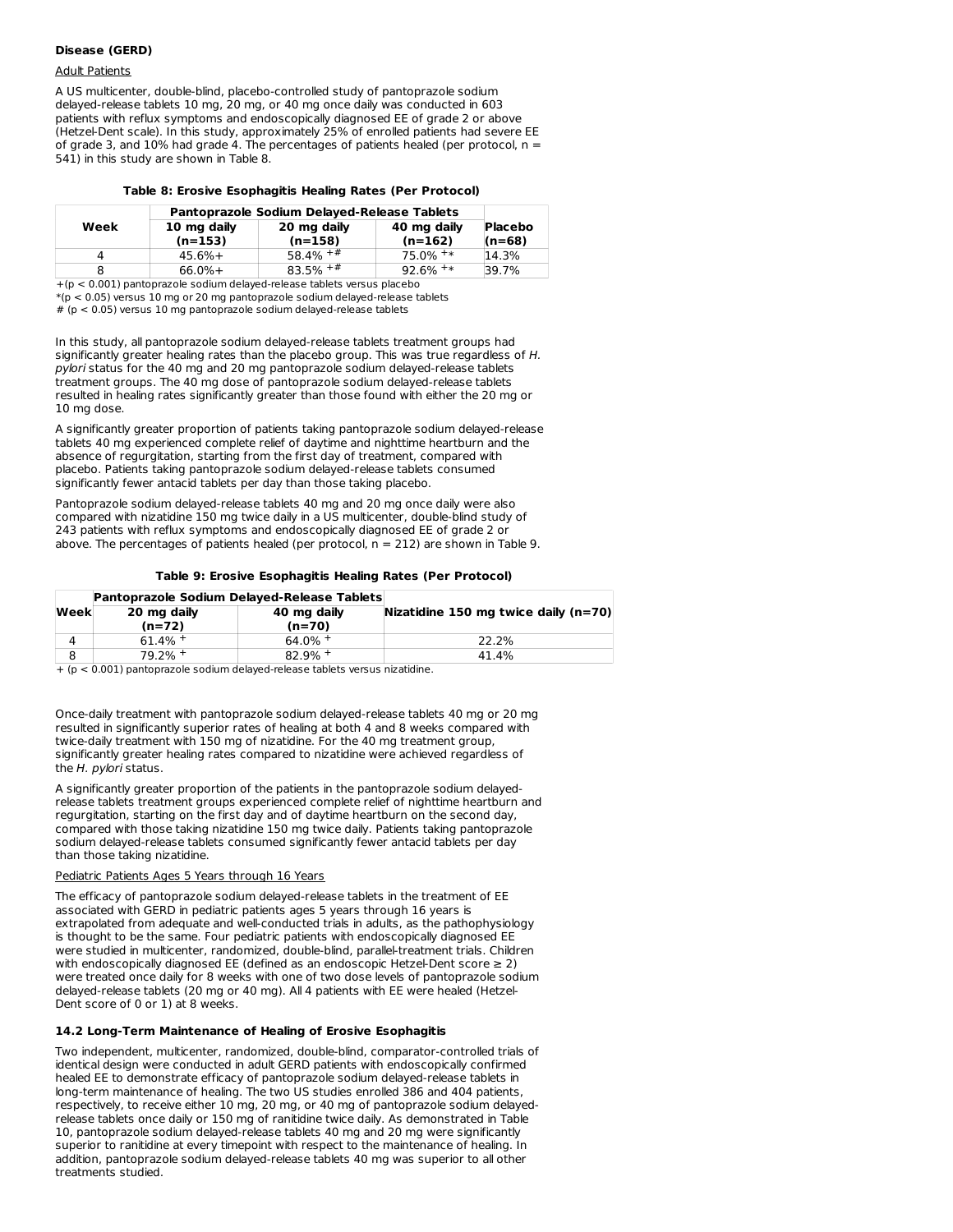### Table 10: Long-Term Maintenance of Healing of Erosive Gastroesophageal Reflux Disease (GERD Maintenance): Percentage of Patients **Who Remained Healed**

|          |          | Pantoprazole Sodium Delayed-Release Tablets 20 mg daily Pantoprazole Sodium Delayed-Release Tablets 40 mg daily Rantidine |             |
|----------|----------|---------------------------------------------------------------------------------------------------------------------------|-------------|
|          |          |                                                                                                                           | 150 mg      |
|          |          |                                                                                                                           | twice daily |
| Study 1  | $n = 75$ | $n = 74$                                                                                                                  | $n = 75$    |
| Month 1  | $91*$    | $99*$                                                                                                                     | 68          |
| Month 3  | $82*$    | $93**$                                                                                                                    | 54          |
| Month 6  | $76*$    | $90**$                                                                                                                    | 44          |
| Month 12 | $70*$    | $86***$                                                                                                                   | 35          |
| Study 2  | $n = 74$ | $n = 88$                                                                                                                  | $n = 84$    |
| Month 1  | $89*$    | $92**$                                                                                                                    | 62          |
| Month 3  | $78*$    | $91**$                                                                                                                    | 47          |
| Month 6  | $72*$    | $88**$                                                                                                                    | 39          |
| Month 12 | $72*$    | $83*$                                                                                                                     | 37          |

 $*(p < 0.05$  vs. ranitidine)

 $# (p < 0.05 \text{ vs. nantcorazole sodium delayed-related tables } 20 \text{ ms})$ 

Note: Pantoprazole sodium delayed-release tablets 10 mg was superior (p < 0.05) to ranitidine in Study 2, but not Study 1.

Pantoprazole sodium delayed-release tablets 40 mg was superior to ranitidine in reducing the number of daytime and nighttime heartburn episodes from the first through the twelfth month of treatment. Pantoprazole sodium delayed-release tablets 20 mg, administered once daily, was also effective in reducing episodes of daytime and nighttime heartburn in one trial, as presented in Table 11.

#### **Table 11: Number of Episodes of Heartburn (mean ± SD)**

|                   | Pantoprazole Sodium Delayed-Release Tablets 40 mg daily Rantidine 150 mg twice daily |                |
|-------------------|--------------------------------------------------------------------------------------|----------------|
| Daytime           | $5.1 \pm 1.6*$                                                                       | $18.3 \pm 1.6$ |
| Month 1 Nighttime | $3.9 \pm 1.1*$                                                                       | $11.9 \pm 1.1$ |
| Daytime           | $2.9 \pm 1.5*$                                                                       | $17.5 \pm 1.5$ |
| Month12Nighttime  | $2.5 \pm 1.2*$                                                                       | $13.8 \pm 1.3$ |

 $*(p < 0.001$  vs. ranitidine, combined data from the two US studies)

#### **14.3 Pathological Hypersecretory Conditions Including Zollinger-Ellison Syndrome**

In a multicenter, open-label trial of 35 patients with pathological hypersecretory conditions, such as Zollinger-Ellison Syndrome, with or without multiple endocrine neoplasia-type I, pantoprazole sodium delayed-release tablets successfully controlled gastric acid secretion. Doses ranging from 80 mg daily to 240 mg daily maintained gastric acid output below 10 mEq/h in patients without prior acid-reducing surgery and below 5 mEq/h in patients with prior acid-reducing surgery.

Doses were initially titrated to the individual patient needs, and adjusted in some patients based on the clinical response with time [see Dosage and Administration (2)]. Pantoprazole sodium delayed-release tablets were well tolerated at these dose levels for prolonged periods (greater than 2 years in some patients).

### **16 HOW SUPPLIED/STORAGE AND HANDLING**

### How Supplied

Pantoprazole sodium delayed-release tablets, USP are supplied as light yellowish, oblong, plain film coated tablets imprinted ING 151 in black ink only on one side containing 40 mg pantoprazole and are available as follows:

NDC 42291-765-90, bottles of 90

NDC 42291-765-10, bottles of 1000

Storage

Store Pantoprazole sodium delayed-release tablets at 20° to 25°C (68° to 77°F); excursions permitted to 15° to 30°C (59° to 86°F) [see USP Controlled Room Temperature].

### **17 PATIENT COUNSELING INFORMATION**

Advise the patient to read the FDA-approved patient labeling (Medication Guide and Instructions for Use).

### Gastric Malignancy

Advise patients to return to their healthcare provider if they have a suboptimal response or an early symptomatic relapse [see Warnings and Precautions (5.1)]

#### Acute Interstitial Nephritis

Advise patients to call their healthcare provider immediately if they experience signs and/or symptoms associated with acute intestinal nephritis [see Warnings and Precautions (5.2)]

Clostridium difficile-Associated Diarrhea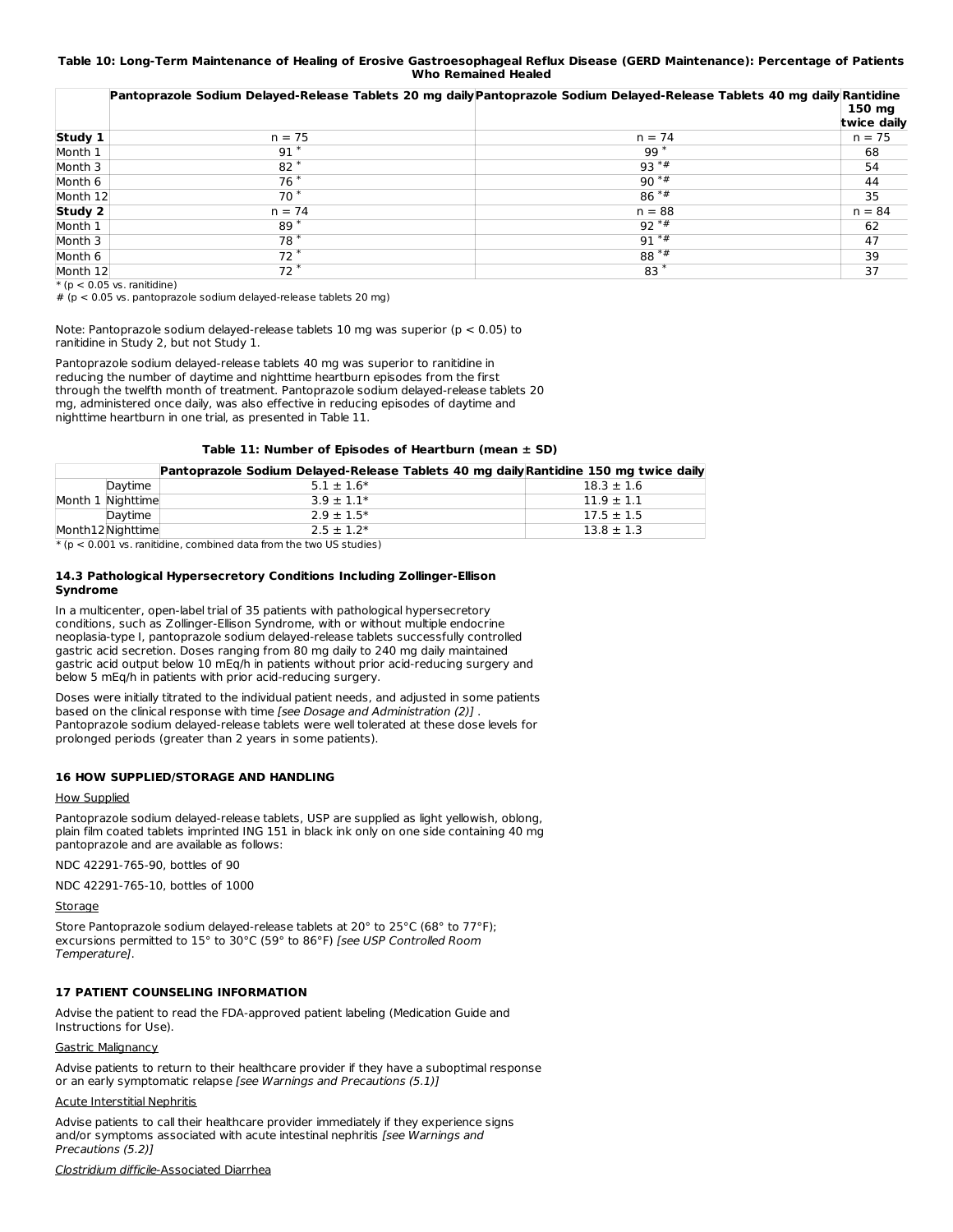Advise patients to immediately call their healthcare provider if they experience diarrhea that does not improve [ see Warnings and Precautions (5.3)]

#### Bone Fracture

Advise patients to report any fractures, especially of the hip, wrist or spine, to their healthcare provider [see Warnings and Precautions (5.4)]

#### Cutaneous and Systemic Lupus Erythemato

Advise patients to immediately call their healthcare provider for any new or worsening of symptoms associated with cutaneous or systemic lupus erythematosus [see Warnings and Precautions (5.5)]

#### Cyanocobalamin (Vitamin B-12) Deficiency

Advise patients to report any clinical symptoms that may be associated with cynacobalamin deficiency to their healthcare provider if they have been receiving pantoprazole sodium delayed-release tablets for longer than 3 years [see Warnings and Precautions (5.6)]

#### Hypomagnesemia

Advise patients to report any clinical symptoms that may be associated with hypomagnesia to their healthcare provider if they have been receiving pantoprazole sodium delayed-release tablets for at least 3 months [see Warnings and Precautions  $(5.7)$ ]

#### Drug Interactions

Instruct patients to inform their healthcare provider of any other medications they are currently taking, including rilpivirine-containing products [See Contraindications (4)] , digoxin [see Warnings and Precautions (5.7)] and high dose methotrexate [see Warnings and Precautions (5.12)]

#### Pregnancy

Inform female patients of reproductive potential that pantoprazole sodium delayedrelease tablets may cause fetal harm and to inform their prescriber of a known or suspected pregnancy [see Use in Specific Populations (8.1)] .

#### **Administration**

• Do not split, crush, or chew pantoprazole sodium delayed-release tablets.

• Swallow pantoprazole sodium delayed-release tablets whole, with or without food in the stomach.

• Concomitant administration of antacids does not affect the absorption of pantoprazole sodium delayed-release tablets.

#### **Manufactured for:**

AvKARE, Inc.

Pulaski, TN 38478

Mfg. Rev. 03/2019

AV 08/19 (P)

### **SPL MEDGUIDE**

#### **MEDICATION GUIDE**

### **Pantoprazole Sodium Delayed-Release Tablets, USP**

#### **(pan toe' pra zole soe' dee um)**

**What is the most important information I should know about pantoprazole sodium delayed release tablets?**

**You should take Pantoprazole sodium delayed-release tablets exactly as prescribed, at the lowest dose possible and for the shortest time needed.**

**Pantoprazole sodium delayed-release tablets may help your acid-related symptoms, but you could still have serious stomach problems. Talk with your doctor.**

**Pantoprazole sodium delayed-release tablets can cause serious side effects, including**:

**• A type of kidney problem (acute inters titial nephritis).** Some people who take proton pump inhibitor (PPI) medicines, including pantoprazole sodium delayed⁃release tablets, may develop a kidney problem called acute interstitial nephritis that can happen at any time during treatment with pantoprazole sodium delayed-release tablets. Call your doctor right away if you have a decrease in the amount that you urinate or if you have blood in your urine.

**• Diarrhea caused by an infection (Clostridium difficle) in your intestines**. Call your doctor right away if you have watery stools or stomach pain, and fever that does not go away. You may or may not have a fever.

**• Bone fractures (hip, wrist, or spine).** Bone fractures in the hip, wrist or spine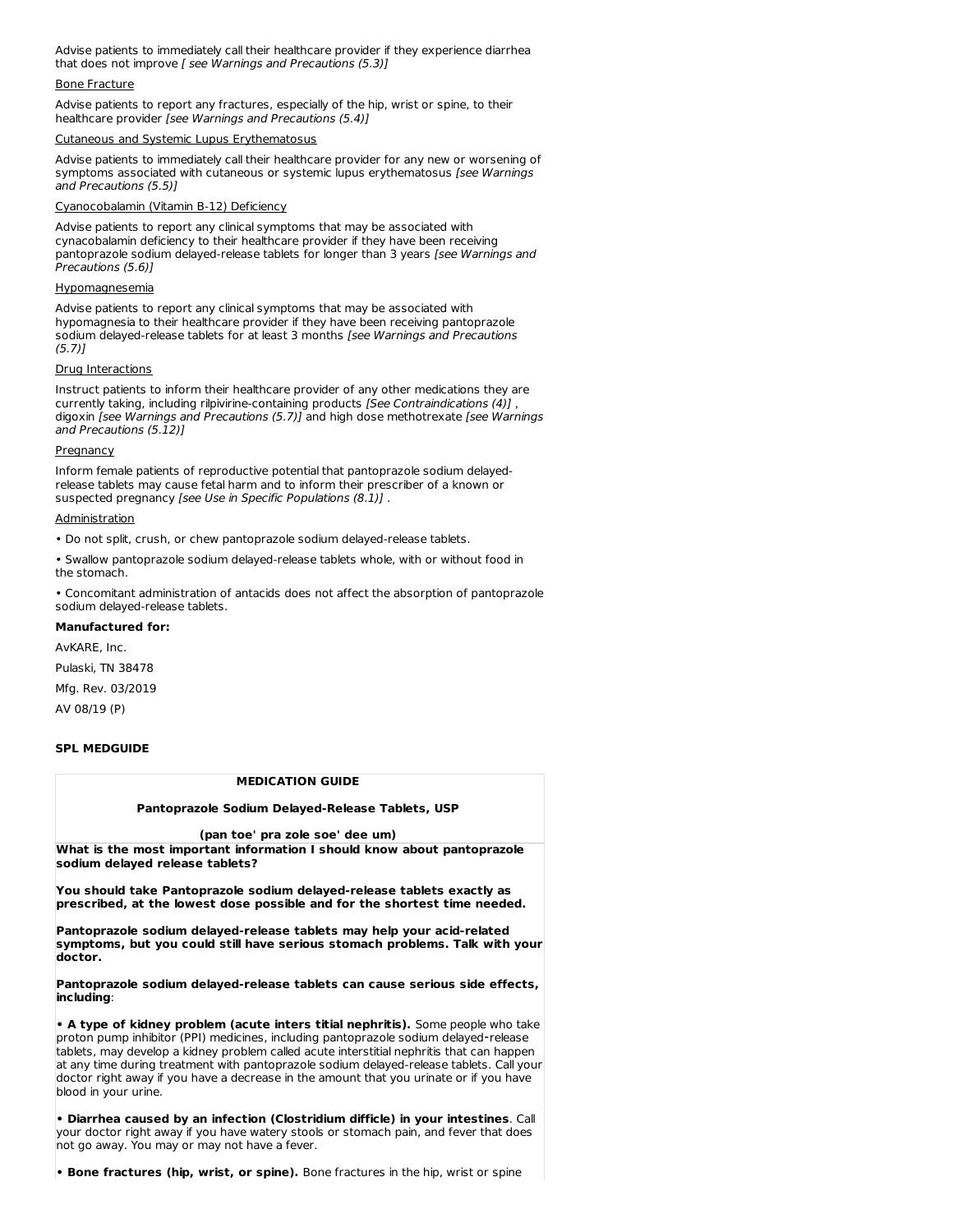may happen in people who take multiple daily doses of PPI medicines and for a long period of time (a year or longer) Tell your doctor if you have a bone fracture, especially in the hip, wrist or spine.

**• Certain types of lupus erythematosus.** Lupus erythematosus is an autoimmune disorder (the body's immune cells attack other cells or organs in the body). Some people who take PPI medicines, including pantoprazole sodium delayed-release tablets, may develop certain types of lupus erythematosus or have worsening of the lupus they already have. Call your doctor right away if you have new or worsening joint pain or a rash on your cheeks or arms that gets worse in the sun.

Talk to your doctor about your risk of these serious side effects.

Pantoprazole sodium delayed-release tablets can have other serious side effects. See "What are the possible side effects of pantoprazole sodium delayed-release tablets ?" **What are pantoprazole sodium delayed-release tablets?**

A prescription medicine called a proton pump inhibitor (PPI) used to reduce the amount of acid in your stomach.

**In adults,** Pantoprazole sodium delayed-release tablets are used for:

**•** up to 8 weeks for the healing of acid-related damage to the lining of the esophagus (called erosive esophagitis or EE). Your doctor may prescribe another 8 weeks of pantoprazole sodium delayed-release tablets in patients whose EE does not heal.

**•** maintaining healing EE and to help prevent the return of heartburn symptoms caused by GERD. It is not known if pantoprazole sodium delayed-release tablets are safe and effective when used longer than 12 months for this purpose.

**•** the long-term treatment of conditions where your stomach makes too much acid. This includes a rare condition called Zollinger-Ellison Syndrome.

**In children 5 years of age and older**, pantoprazole sodium delayed-release tablets are used for:

**•** up to 8 for the healing and symptom relief of EE.

It is not known if pantoprazole sodium delayed-release tablets are safe if used longer than 8 weeks in children.

Pantoprazole sodium delayed-release tablets are not for use in children under 5 years of age.

It is not known if pantoprazole sodium delayed-release tablets is safe and effective in children for treatment other than EE.

### **Do not take pantoprazole sodium delayed-release tablets if you are:**

**•** allergic to pantoprazole sodium, any other PPI medicine, or any of the ingredients in pantoprazole sodium delayed-release tablets. See the end of this Medication Guide for a complete list of ingredients.

**•** taking a medicine that contains rilpivirine (EDURANT, COMPLERA, ODEFSEY) used to treat HIV-1 (Human Immunodeficiency Virus).

**Before taking pantoprazole sodium delayed-release tablets, tell your doctor about all your medical conditions, including if you:**

**•** have low magnesium levels in your blood

**•** are pregnant or plan to become pregnant. Pantoprazole sodium delayed-release tablets may harm your unborn baby. Tell your doctor if you are pregnant or think you may be pregnant during treatment with pantoprazole sodium delayed-release tablets.

**•** are breastfeeding or plan to breastfeed. Pantoprazole sodium may pass into your milk. You and your doctor should decide if you will take pantoprazole sodium delayed-release tablets or breastfeed. You should not do both. Talk with your doctor about the best way to feed your baby if you take pantoprazole sodium delayed-release tablets.

**Tell your doctor about all of the medicines you take,** including prescription and over-the-counter medicines, vitamins and herbal supplements. Especially tell your doctor if you take methotrexate (Otrexup, Rasuvo, Trexall, XATMEP), digoxin (LANOLIN), or a water pill (diuretic).

**How should I take pantoprazole sodium delayed-release tablets?**

**•** Take pantoprazole sodium delayed-release tablets exactly as prescribed by your doctor.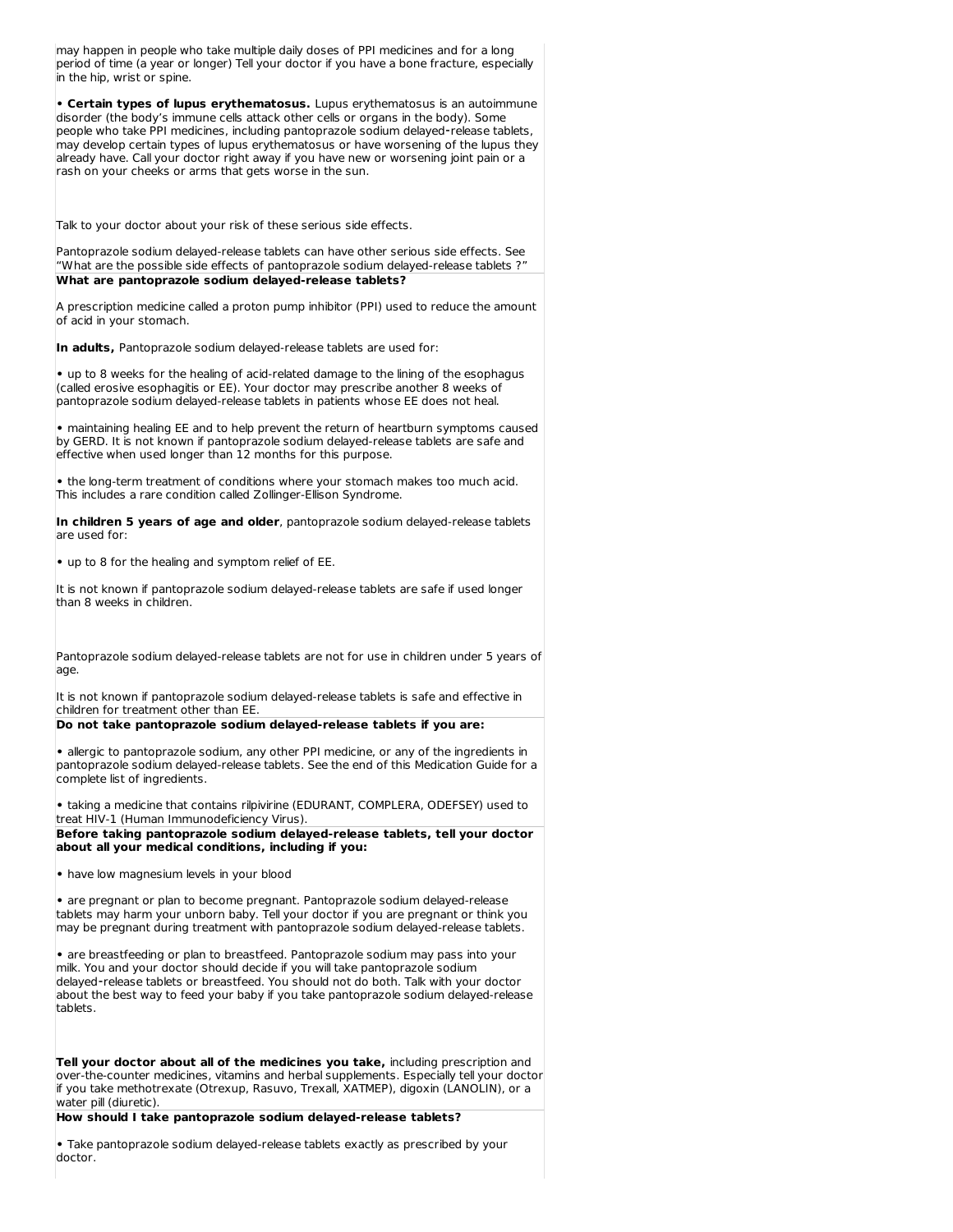**○** Do not split, chew, or crush pantoprazole sodium delayed-release tablets.

**○** Swallow pantoprazole sodium delayed-release tablets whole, with or without food.

**○** Tell your doctor if you are not able to swallow your pantoprazole sodium delayedrelease tablets.

**○** You may use antacids while taking pantoprazole sodium delayed-release tablets.

**•** If you miss a dose of pantoprazole sodium delayed-release tablets, take it as soon as possible. If it is almost time for your next dose, do not take 2 doses at the same time.

**•** If you take too much pantoprazole sodium delayed-release tablets, call your doctor or your poison control center at 1-800-222-122 right away or go to the nearest emergency room.

**What are the possible side effects of pantoprazole sodium delayed-release tablets?**

**Pantoprazole sodium delayed-release tablets may cause serious side effects, including:**

**• See "What is the most important information I should know about pantoprazole sodium delayed-release tablets?"**

**• Low Vitamin B-12 levels** in your body can happen in people who have taken pantoprazole sodium delayed-release tablets for a long time (more than 3 years). Tell your doctor if you have symptoms of low vitamin B-12 levels, including shortness of breath, light headedness, irregular heartbeat, muscle weakness, pale skin, feeling tired, mood changes, and tingling or numbness in the arms and legs.

**• Low magnesium levels in your body** can happen in people who have taken pantoprazole sodium delayed-release tablets for at least 3 months. Tell your doctor if you have symptoms of low magnesium levels, including seizures, dizziness, irregular heartbeat, jitteriness, muscle aches or weakness, and spasms of hands, feet or voice.

**• Stomach growths (fundic gland polyps).** People who take PPI medicines for a long time have an increased risk of developing a certain type of stomach growths called fundic gland polyps, especially after taking PPI medicines for more than 1 year.

**The most common side effects of pantoprazole sodium delayed-release tablets in adults include**: headache, diarrhea, nausea, stomach-area (abdominal) pain, vomiting, gas, dizziness, and joint pain.

**The most common side effects of pantoprazole sodium delayed-release tablets in children include:** upper respiratory infection, headache, fever, diarrhea, vomiting, rash, stomach-area (abdominal) pain.

These are not all the possible side effects of pantoprazole sodium delayed-release tablets. Call your doctor for medical advice about side effects. You may report side effects to FDA at 1-800- FDA-1088.

**How should I store pantoprazole sodium delayed-release tablets?**

Store pantoprazole sodium delayed-release tablets at room temperature between 20°C to 25°C (68°F to 77°F).

**Keep pantoprazole sodium delayed-release tablets and all medicines out of the reach of children.**

**General information about the safe and effective use of pantoprazole sodium delayed-release tablets**

Medicines are sometimes prescribed for purposes other than those listed in a Medication Guide. Do not use pantoprazole sodium delayed-release tablets for a condition for which it was not prescribed. Do not give pantoprazole sodium delayed-release tablets to other people, even if they have the same symptoms that you have. They may harm them. You can ask your doctor or pharmacist for information about pantoprazole sodium delayed-release tablets that is written for health professionals.

**What are the ingredients in pantoprazole sodium delayed-release tablets?**

**Active ingredient:** pantoprazole sodium sesquihydrate

**Inactive ingredients in pantoprazole sodium delayed⁃release tablets**: lactose monohydrate, hypromellose, crospovidone, talc, calcium stearate, povidone, propylene glycol, titanium dioxide, ferric oxide yellow, methacrylic acid and ethyl acrylate copolymer and triethyl citrate. The tablets are imprinted with black ink containing iron oxide black, propylene glycol, and hypromellose.

**Manufactured for: AvKARE, Inc.**

**Pulaski, TN 38478**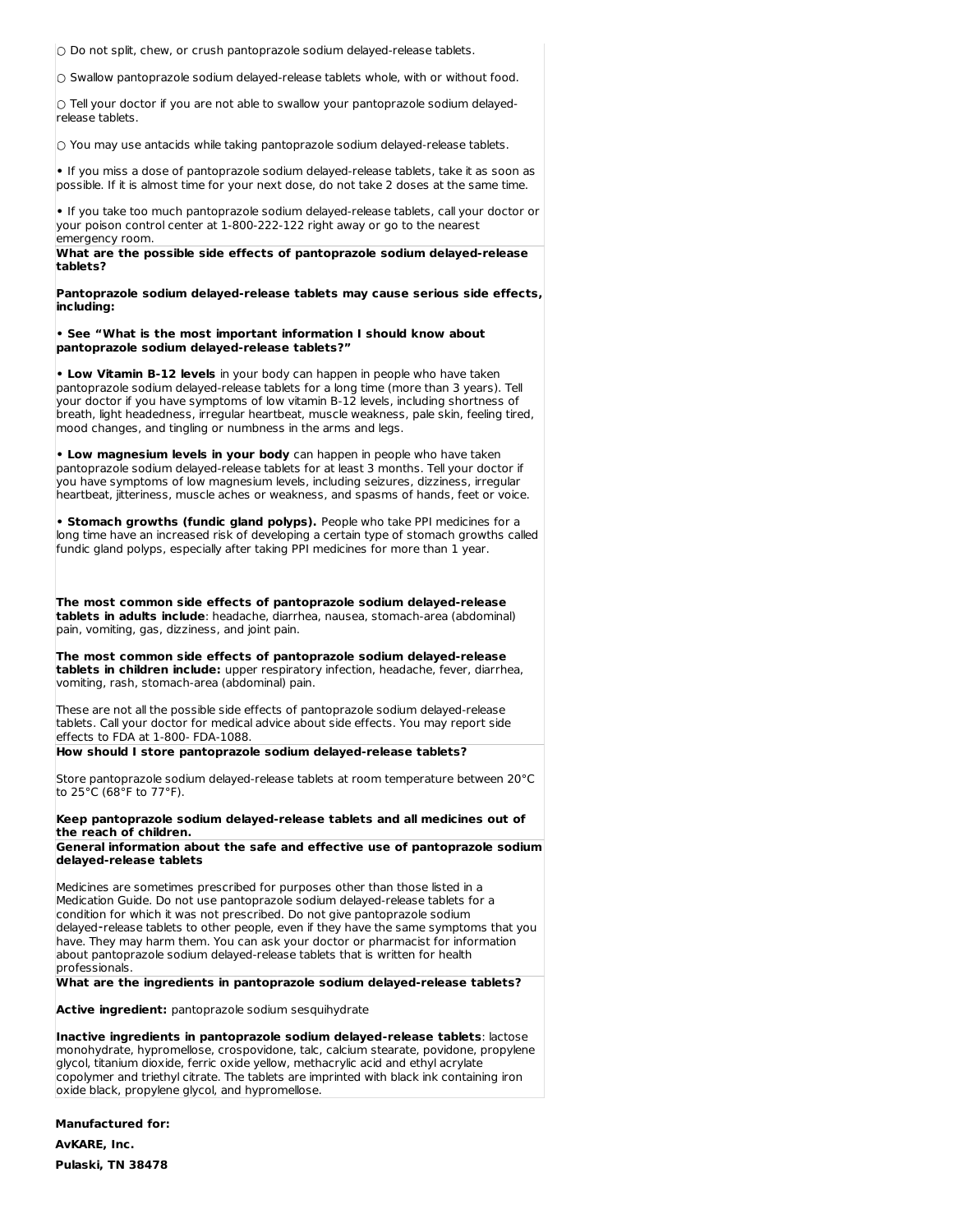## **PACKAGE LABEL.PRINCIPAL DISPLAY PANEL**

| <b>90 Tablets</b>                                                             | Pantoprazole Sodium<br><b>Delayed-Release</b><br><b>Tablets, USP</b><br>40 mg'<br><b>PHARMACIST: Dispense with</b><br>Medication Guide provided separately<br>to each patient.<br>Rx Only       | DOSAGE AND USE: See accompanying prescribing<br>Each delayed-release tablet contains pantoprazole<br>so dium, USP equivalent to 40 mg of pantoprazole.<br>Tablets must not be split, chewed, or crushed<br>Store at 20° to 25°C (68° to 77°F); excursions<br>defined in the USP with child resistant closure<br>Dispense in tight light resistant containers as<br>permitted to 15-30°C (59-86°F) [See USP<br>Controlled Room Temperature]<br>before administration.<br>information. | KEEP THIS AND ALL MEDICATIONS OUT OF THE<br>REACH OF CHILDRE<br>Manufactured for:                                                                               | AV 08/19 (P)<br>Pulaski, TN 38478<br>Wfg. Rev. 03/18<br>AvKARE, Inc.                                                                                            | 0<br>ZM       |                             |                                     |
|-------------------------------------------------------------------------------|-------------------------------------------------------------------------------------------------------------------------------------------------------------------------------------------------|--------------------------------------------------------------------------------------------------------------------------------------------------------------------------------------------------------------------------------------------------------------------------------------------------------------------------------------------------------------------------------------------------------------------------------------------------------------------------------------|-----------------------------------------------------------------------------------------------------------------------------------------------------------------|-----------------------------------------------------------------------------------------------------------------------------------------------------------------|---------------|-----------------------------|-------------------------------------|
| <b>PANTOPRAZOLE SODIUM</b>                                                    | <b>Pantoprazole Sodium</b><br><b>Delayed-Release</b><br><b>Tablets, USP</b><br>$40$ mg<br>PHARMACIST: Dispense with<br>Medication Guide provided separately<br>to each patient.<br>1000 Tablets | DO SAGE A ND USE: See accompanying prescribing information<br>Each delayed-release tablet contains pantoprazole sodium,<br>Store at 20° to 25°C (68° to 77°F); excursions permitted to<br>Tablets must not be split, chewed, or crushed before<br>JSP equivalent to 40 mg of pantoprazole.<br>administration.<br><b>Rx Only</b>                                                                                                                                                      | Dispense in tight light resistant containers as defined in the US I<br>I5-30°C (59-86°F) [See USP Controlled Room Temperature]<br>with child resistant closure. | AV 08/19 (P)<br>GEP THIS AND ALL MEDICATIONS OUT OF THE REACH OF<br>Pulaski, TN 38478<br><b>Vanufactured</b> for<br>Vflg. Rev. 03/18<br>WKARE, Inc.<br>CHILDREN | $\infty$      |                             |                                     |
| pantoprazole sodium tablet, delayed release                                   |                                                                                                                                                                                                 |                                                                                                                                                                                                                                                                                                                                                                                                                                                                                      |                                                                                                                                                                 |                                                                                                                                                                 |               |                             |                                     |
| <b>Product Information</b>                                                    |                                                                                                                                                                                                 |                                                                                                                                                                                                                                                                                                                                                                                                                                                                                      |                                                                                                                                                                 |                                                                                                                                                                 |               |                             |                                     |
| <b>Product Type</b>                                                           |                                                                                                                                                                                                 | HUMAN PRESCRIPTION                                                                                                                                                                                                                                                                                                                                                                                                                                                                   |                                                                                                                                                                 | <b>Item Code</b>                                                                                                                                                |               | NDC:42291-765(NDC:50742-    |                                     |
| <b>Route of Administration</b>                                                |                                                                                                                                                                                                 | <b>DRUG</b><br>ORAL                                                                                                                                                                                                                                                                                                                                                                                                                                                                  |                                                                                                                                                                 | (Source)                                                                                                                                                        | 151)          |                             |                                     |
|                                                                               |                                                                                                                                                                                                 |                                                                                                                                                                                                                                                                                                                                                                                                                                                                                      |                                                                                                                                                                 |                                                                                                                                                                 |               |                             |                                     |
| <b>Active Ingredient/Active Moiety</b>                                        |                                                                                                                                                                                                 | <b>Ingredient Name</b>                                                                                                                                                                                                                                                                                                                                                                                                                                                               |                                                                                                                                                                 |                                                                                                                                                                 |               | <b>Basis of</b><br>Strength | Strength                            |
| UNII: D8TST40562)                                                             |                                                                                                                                                                                                 | PANTOPRAZOLE SODIUM (UNII: 6871619Q5X) (PANTOPRAZOLE -                                                                                                                                                                                                                                                                                                                                                                                                                               |                                                                                                                                                                 |                                                                                                                                                                 | PANTOPRAZ OLE |                             | 40 mg                               |
| <b>Inactive Ingredients</b>                                                   |                                                                                                                                                                                                 | <b>Ingredient Name</b>                                                                                                                                                                                                                                                                                                                                                                                                                                                               |                                                                                                                                                                 |                                                                                                                                                                 |               |                             | Strength                            |
| CROSPOVIDONE (UNII: 2S7830E561)                                               |                                                                                                                                                                                                 |                                                                                                                                                                                                                                                                                                                                                                                                                                                                                      |                                                                                                                                                                 |                                                                                                                                                                 |               |                             |                                     |
|                                                                               |                                                                                                                                                                                                 | HYPROMELLOSE 2910 (3 MPA.S) (UNII: 0VUT3PMY82)<br>CELLULOSE, MICROCRYSTALLINE (UNII: OP1R32D61U)                                                                                                                                                                                                                                                                                                                                                                                     |                                                                                                                                                                 |                                                                                                                                                                 |               |                             |                                     |
| POVIDONE K25 (UNII: K0KQV10C35)                                               |                                                                                                                                                                                                 |                                                                                                                                                                                                                                                                                                                                                                                                                                                                                      |                                                                                                                                                                 |                                                                                                                                                                 |               |                             |                                     |
| LACTOSE MONOHYDRATE (UNII: EWQ57Q8I5X)<br>CALCIUM STEARATE (UNII: 776XM7047L) |                                                                                                                                                                                                 |                                                                                                                                                                                                                                                                                                                                                                                                                                                                                      |                                                                                                                                                                 |                                                                                                                                                                 |               |                             |                                     |
| TALC (UNII: 7SEV7J4R1U)                                                       |                                                                                                                                                                                                 |                                                                                                                                                                                                                                                                                                                                                                                                                                                                                      |                                                                                                                                                                 |                                                                                                                                                                 |               |                             |                                     |
| PROPYLENE GLYCOL (UNII: 6DC9Q167V3)<br>TITANIUM DIOXIDE (UNII: 15FIX9V2JP)    |                                                                                                                                                                                                 |                                                                                                                                                                                                                                                                                                                                                                                                                                                                                      |                                                                                                                                                                 |                                                                                                                                                                 |               |                             |                                     |
|                                                                               |                                                                                                                                                                                                 | METHACRYLIC ACID - ETHYL ACRYLATE COPOLYMER (1:1) TYPE A (UNII: NX76LV5T8))                                                                                                                                                                                                                                                                                                                                                                                                          |                                                                                                                                                                 |                                                                                                                                                                 |               |                             |                                     |
| TRIETHYL CITRATE (UNII: 8Z96QXD6UM)                                           |                                                                                                                                                                                                 |                                                                                                                                                                                                                                                                                                                                                                                                                                                                                      |                                                                                                                                                                 |                                                                                                                                                                 |               |                             |                                     |
| FERRIC OXIDE YELLOW (UNII: EX43802MRT)                                        |                                                                                                                                                                                                 | HYPROMELLOSE 2910 (6 MPA.S) (UNII: 0WZ8WG20P6)                                                                                                                                                                                                                                                                                                                                                                                                                                       |                                                                                                                                                                 |                                                                                                                                                                 |               |                             |                                     |
| FERROSOFERRIC OXIDE (UNII: XM0M87F357)                                        |                                                                                                                                                                                                 |                                                                                                                                                                                                                                                                                                                                                                                                                                                                                      |                                                                                                                                                                 |                                                                                                                                                                 |               |                             |                                     |
|                                                                               |                                                                                                                                                                                                 |                                                                                                                                                                                                                                                                                                                                                                                                                                                                                      |                                                                                                                                                                 |                                                                                                                                                                 |               |                             |                                     |
| <b>Product Characteristics</b>                                                |                                                                                                                                                                                                 |                                                                                                                                                                                                                                                                                                                                                                                                                                                                                      |                                                                                                                                                                 |                                                                                                                                                                 |               |                             |                                     |
| Color                                                                         | yellow (light yellowish)                                                                                                                                                                        |                                                                                                                                                                                                                                                                                                                                                                                                                                                                                      |                                                                                                                                                                 | Score                                                                                                                                                           |               | no score                    |                                     |
| <b>Shape</b>                                                                  | OVAL (oblong)                                                                                                                                                                                   |                                                                                                                                                                                                                                                                                                                                                                                                                                                                                      |                                                                                                                                                                 | Size                                                                                                                                                            |               | 10mm                        |                                     |
| Flavor<br><b>Contains</b>                                                     |                                                                                                                                                                                                 |                                                                                                                                                                                                                                                                                                                                                                                                                                                                                      |                                                                                                                                                                 | <b>Imprint Code</b>                                                                                                                                             |               | <b>ING151</b>               |                                     |
|                                                                               |                                                                                                                                                                                                 |                                                                                                                                                                                                                                                                                                                                                                                                                                                                                      |                                                                                                                                                                 |                                                                                                                                                                 |               |                             |                                     |
| <b>Packaging</b><br>#<br><b>Item Code</b>                                     |                                                                                                                                                                                                 | <b>Package Description</b>                                                                                                                                                                                                                                                                                                                                                                                                                                                           |                                                                                                                                                                 | <b>Marketing Start</b><br><b>Date</b>                                                                                                                           |               |                             | <b>Marketing End</b><br><b>Date</b> |

**2** NDC:42291-765- 90 in 1 BOTTLE; Type 0: Not a Combination 10/21/2019